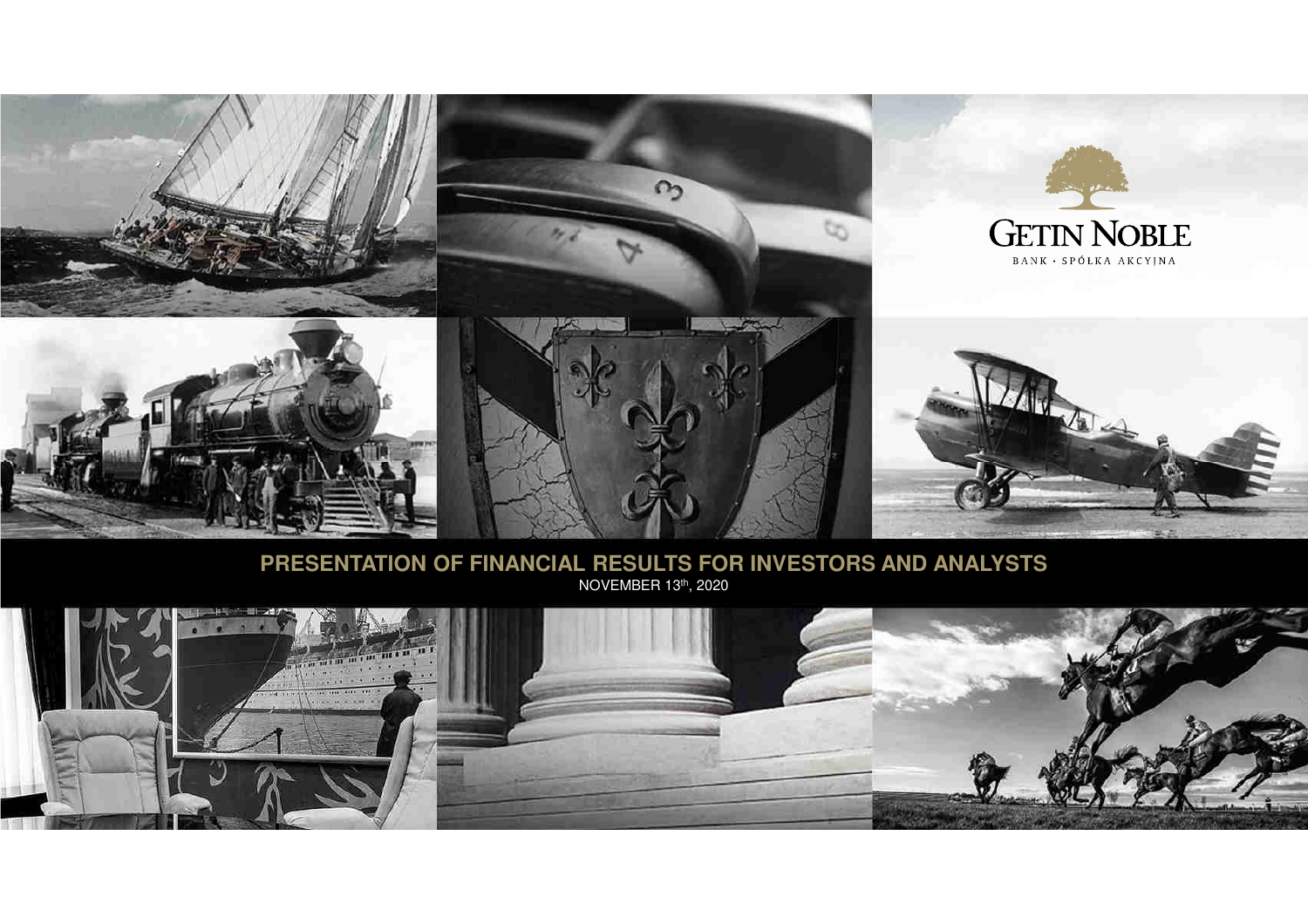## AGENDA



# **1. Q3 2020 summary**

- **2. Key financial and business highlights**
- **3. Appendix**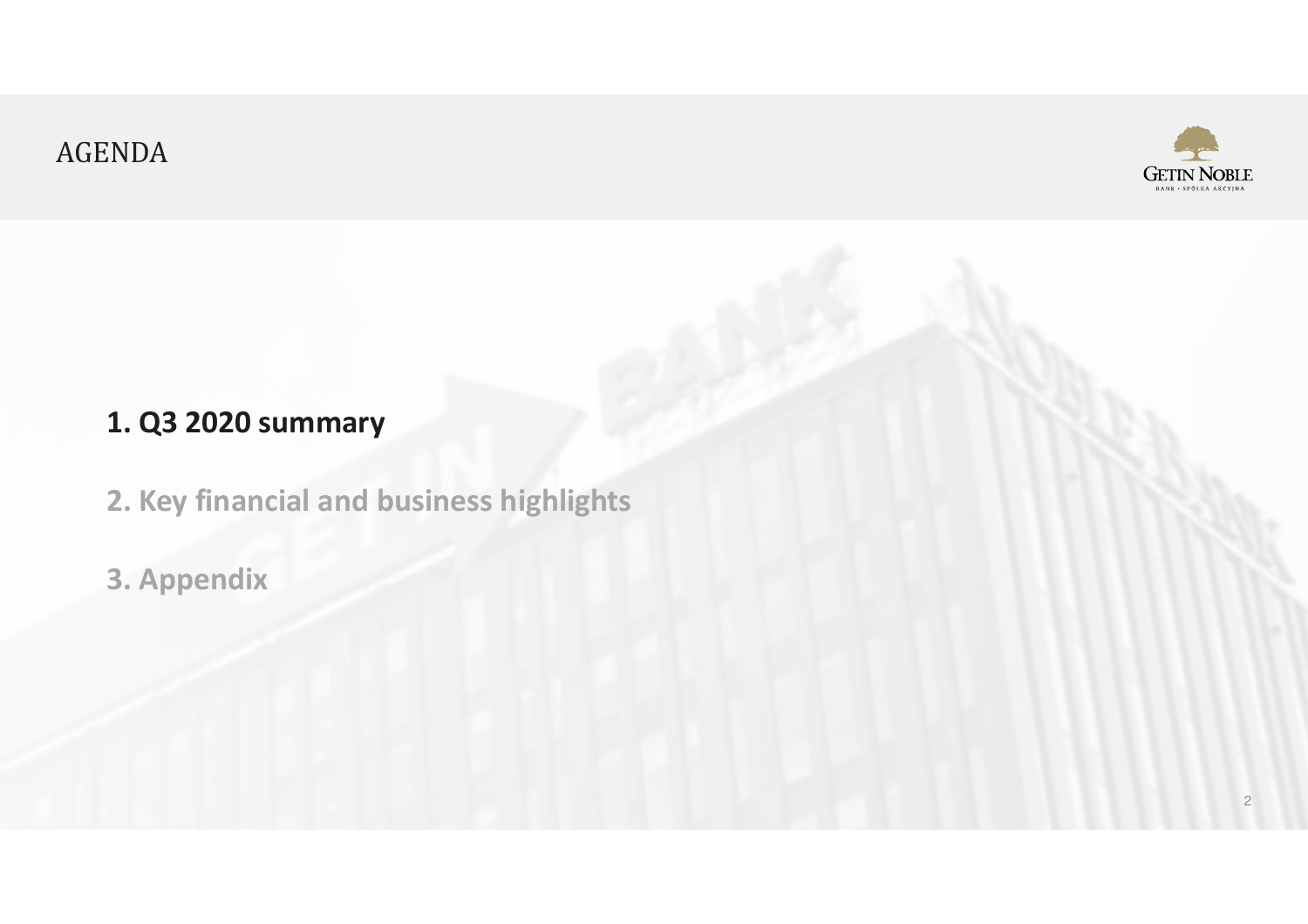## KEY FINANCIAL INFORMATION



**Continuation of activities supporting clients in the face of the COVID-19 pandemic – payment moratoria, active** communication and adaptation of products and services.

**A complex digital transformation** project in response to the changing model of customer behaviour and new "post-covid" market conditions.

**Net result in Q3'20 at the level of PLN -69,8 m** (vs PLN -246 m in the previous quarter).

**Focus on rebuilding business activity and improving profitability while minimizing the negative effects of the pandemic:**

- **Increase in the Bank's revenues:** PLN 250,9 m in Q3'20 (+ 3,9% q/q and + 2,6% y/y) and PLN 823,2 m in 9M'20  $(+17,6\%$  y/y)
- **Effective optimization activities on the side of the cost base**-
	- **costs** (excluding BFG contributions) in Q3'20 in the amount of PLN 169,8 m, i.e. **by 19,4% / PLN 40,8 m below the cost level in Q3'19** and by 7,8% / PLN 14.3 m PLN lower than in Q2'20
- **Continued reduction of the cost of funding**
	- **interest cost of the deposit base** in Q3'20 in the amount of 0,90%, **i.e. 56 bps. below the level of Q2'20 and 107 bp. lower y/y**
	- **interest costs in Q3'20** at the level of PLN 122,1 m **(-54,2% / PLN -144,7 m y/y and -36,3% / PLN -69,6 m q/q)**
	- **further potential to optimize the cost of financing**

**LCR above the norm: 142%** at the end of September 2020**.**

Cost of credit risk: 1,9% at the end of September 2020, lower by 0,3 p.p. q/q.

**Stable level of the coverage ratio: 59,8%** at the end of September 2020.**Additional impairment loss in the amount of PLN 38 m** due to the expected increase in credit risk resulting from the effects of the COVID-19 pandemic (in total PLN 128 million as at September 30 this year).

**TCR and CET1** at the end of September 2020, **8,7% and 7,3%, respectively (-14 bps / 0 bps q/q).**



#### **Getin Bank again at the fore in the Newsweek Friendly Bank ranking**

3rd place in the Remote Client category and 4th place in the Bank for Kowalski category are distinctions for Getin Bank in this year's edition of the Newsweek Friendly Bank ranking**.**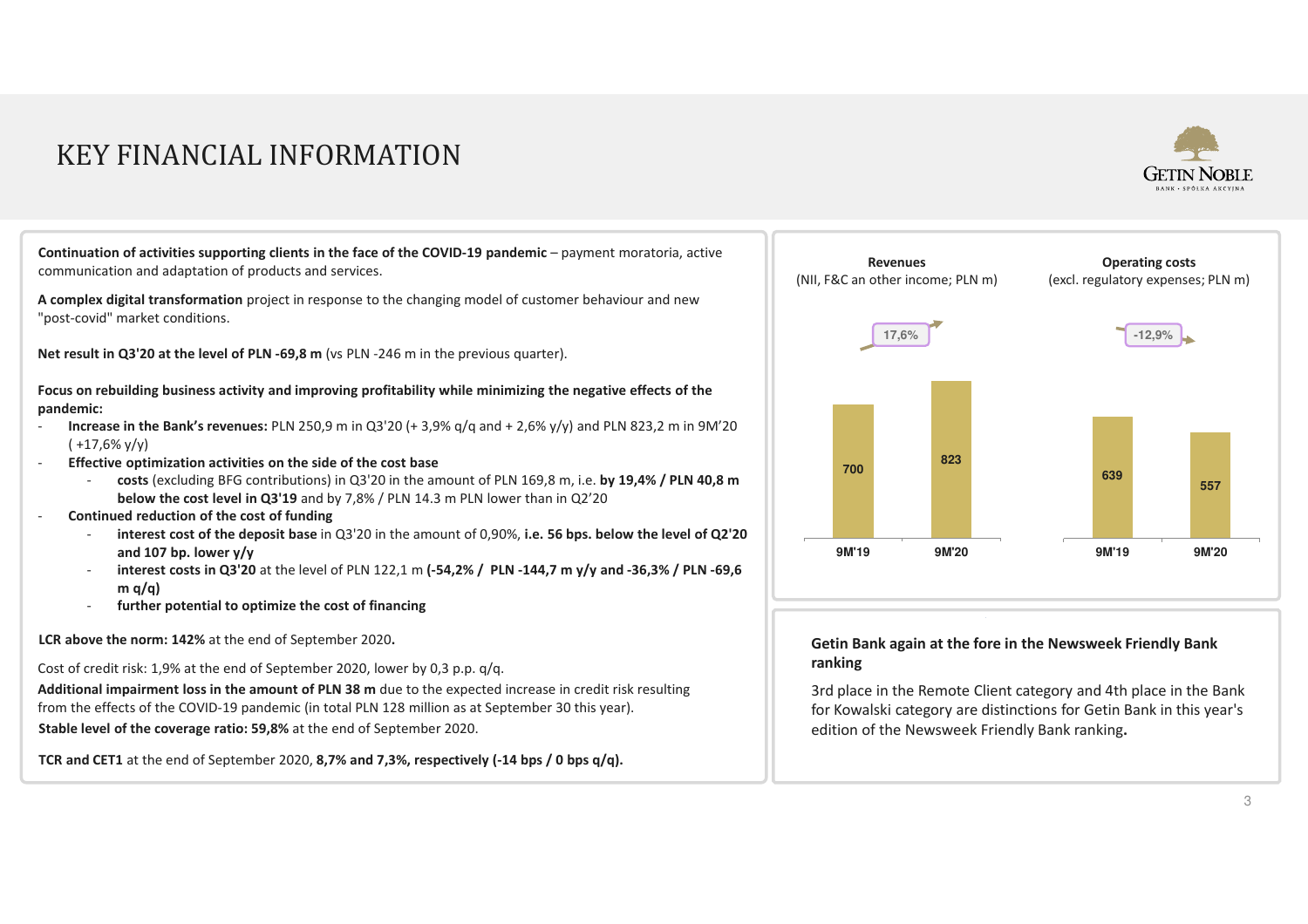#### IMPLEMENTATION OF AID MEASURES FOR CUSTOMERS INTRODUCTION OF SOLUTIONS MITIGATING THE LIQUIDITY SITUATION OF CUSTOMERS AND MAKING IT EASIER FOR THEM TO SETTLE THEIR CREDIT OBLIGATIONS



 Some of the Bank's customers used the option to extend their loan holidays by using additional assistance tools prepared by the Bank.

Only a small group of customers took advantage of credit holidays under Shield 4.0.

As of the begining of November this year 3,5% of contracts / 4,1% of the loan balance were on payment moratoriums (data presented previously, for August: 6,8% / 10,3%, respectively).

The balance of the mortgage loans is ca. 33% of the vacation balance.

High payment discipline of customers after the end of payment moratoria.

#### **PAYMENT MORATORIUM** Simplified procedure for extending the loan period to 3/6 months / suspension of repayment of principal capital instalments (grace period) or principal and interest instalments (extension)**Getin Noble Bank as the best prepared bank for remote customer service during COVID-19!Getin Bank is the** leader of the first wave of the new edition of the Institutions of the Year

**PFR ANTI-CRISIS SHIELD** Opportunity to submit applications in electronic banking for support under the PFR Financial Shield program.



this year in the **"Best quality of service in remote channels" category.**





#### **"Wakacje kredytowe" w GNB**

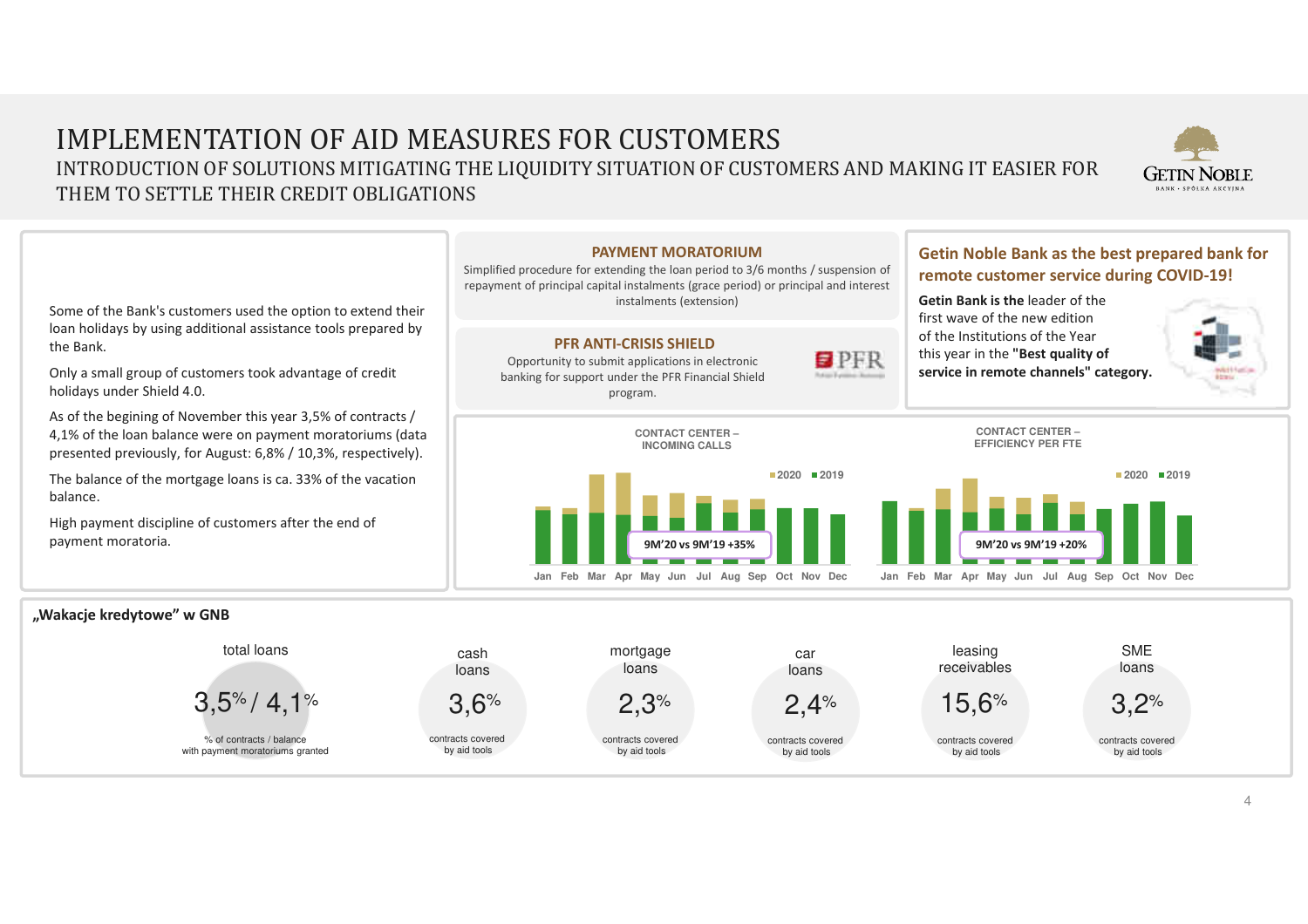## COMMUNICATION IN THE ERA OF COVID-19 AND THE RETURNTO "NEW NORMAL"



#### **IN Q3 2020, ON THE BANK'S WEBSITE AND SOCIAL MEDIA CHANNELS, WE REMINDED CUSTOMERS ABOUT THE PRINCIPLES OF SAFE BANKING AND ENCOURAGED THE USE OF ONLINE PRODUCTS.**

**Communication activities in this period included, among others:**

- > A collection of information on **how to use the Bank's services safely** during an epidemic: www.getinbank.pl/bankuj-bezpiecznie.
- > Subpage **"Zdolni Seniorzy"** (Skillful Seniors) instructions on how to bank remotely.
- > **PFR Shield**  rules for helping entrepreneurs.
- > Communications regarding **changes in the branches operations.**
- > **Credit holidays**  a collection of information about help for Borrowers.
- > **Warning about fraudsters** on the Internet taking advantage of the situation.
- > Information on **temporary liquidation of fees** for deposits in cash deposit machines.
- > Information on increasing the amount of **contactless payments without a PIN.**
- > Information about the possibility of setting up a ROR completely online with a selfie.

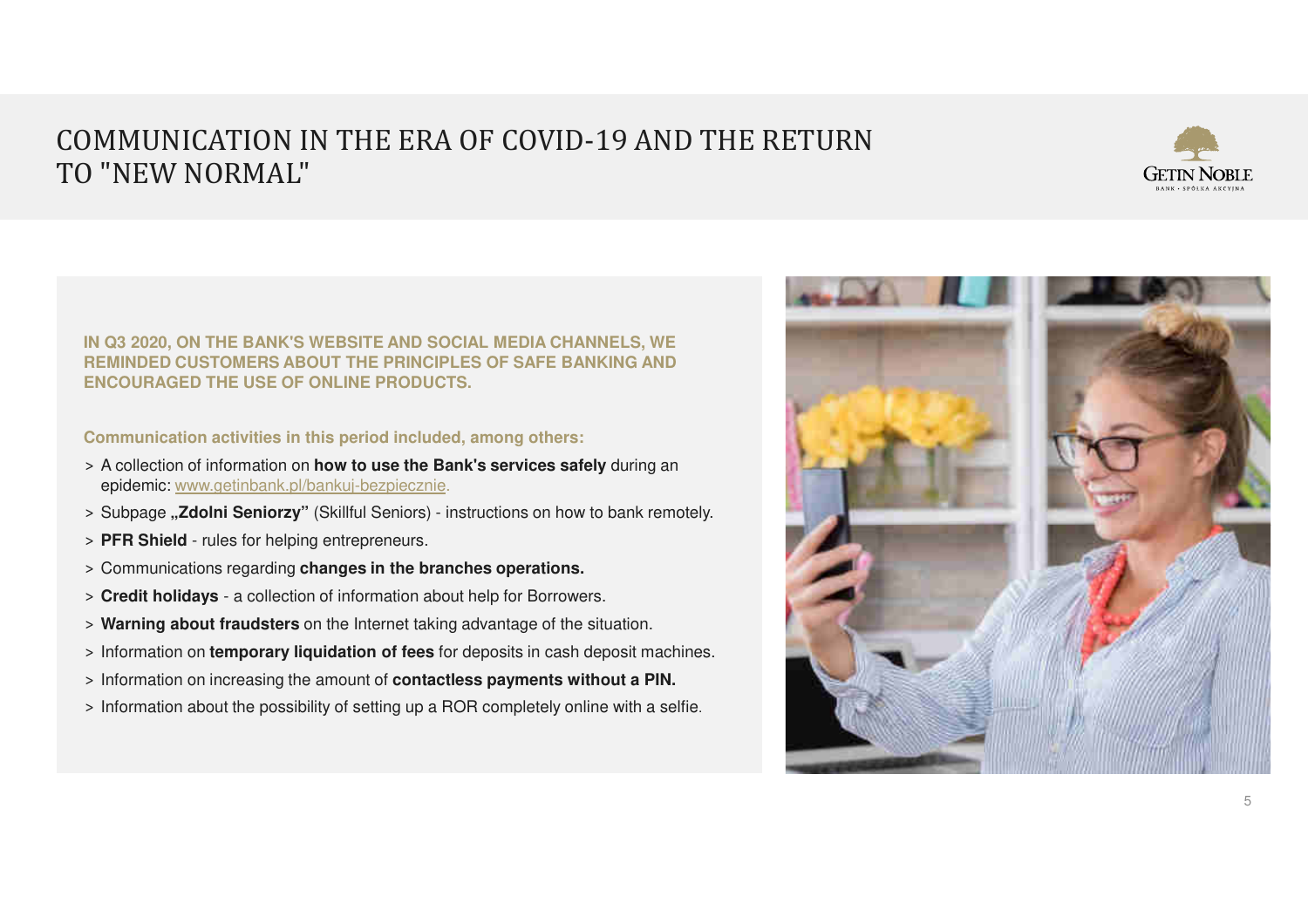## BANK OPERATES ACCORDING TO NEW RULES IMPOSED BY THE PANDEMIC









- Continuation of remote work at the Bank's headquarters. Generally 30-50% of employees work in the office, currently limited to 20% due to the ongoing second wave of the pandemic. Most of the sales network outlets open to customers (individual outlets temporarily excluded from service).
- Rebuilding customer activity in the traditional sales network (visits of unique customers, transactions in branches) compared to the period of economic closure, but still below the pre-pandemic average.
- • Increase in transaction activity of customers with debit cards above the levels recorded so far.
- The accelerated process of customer migration to remote channels determines the acceleration of strategic changes at the Bank, including optimization of the traditional sales network and losses of a comprehensive program of digital initiatives to meet the changes in the model of customer behavior and future after-pandemic economic realities.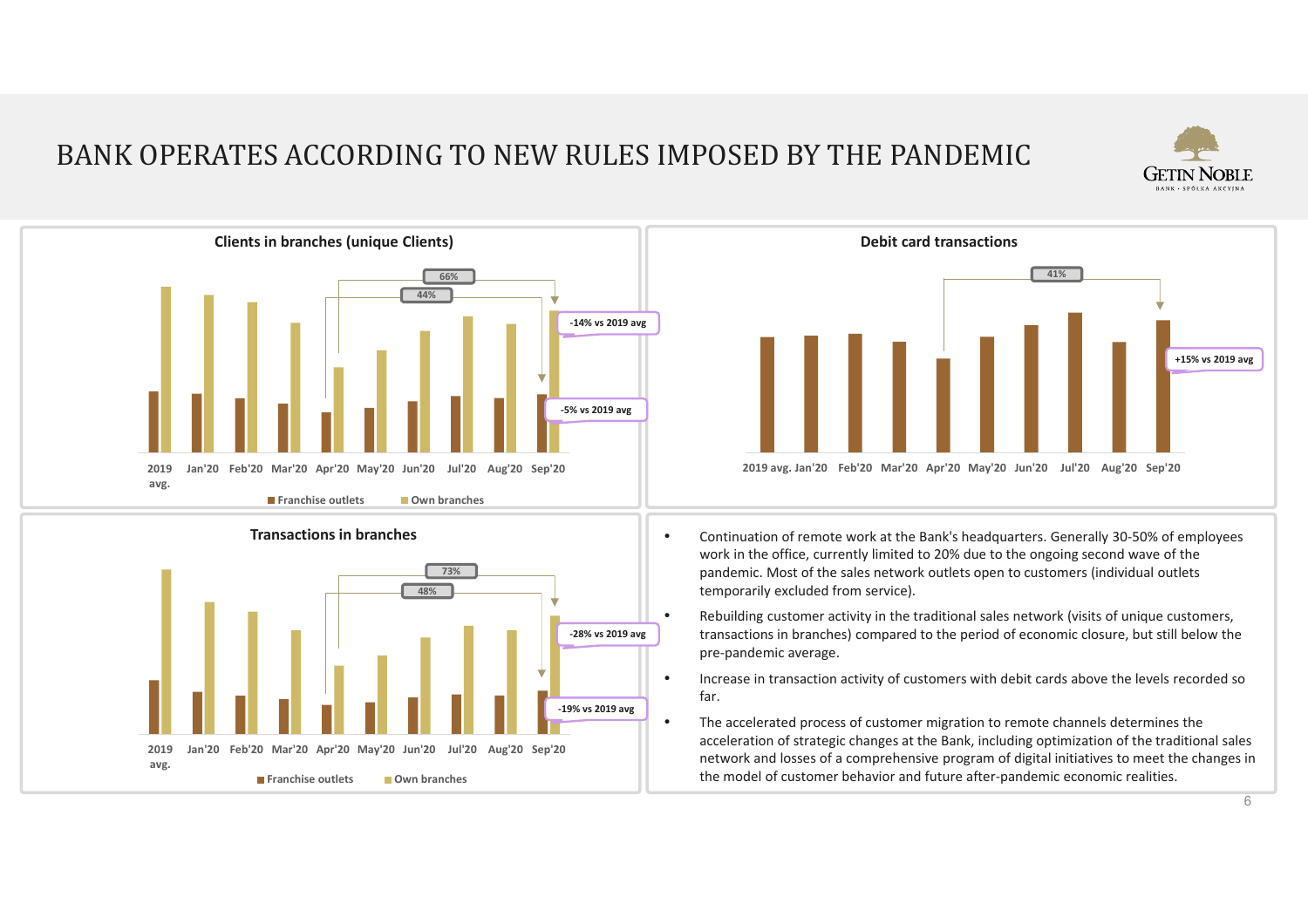# CONSISTENT DEVELOPMENT OF ELECTRONIC BANKING AND INCREASE OF CLIENT ACTIVITY IN REMOTE CHANNELS





Implementation of activities in the Program Digital transformation

- • introducing improvements in the advisor's work tools customer 360 view
- acceptance by BM / SMS instead of the acceptance in the •Bank's branches
- •development of Open Banking under PSD2



#### Facilitating changes everyday banking

- • sending documents by BI (insurance policies, registration certificates, statements about the real beneficiary)
- • introducing improvements in the implementation of currency payments
- changing the section of future payments and making the •calendar view available
- providing the "Dobry Start" application •



#### Sales optimizationand acquisitions

- •sharing the process of opening an account on "selfie"
- streamlining the process of concluding credit products •in online banking and mobile application in the omnichannel process

```
+21%
q3'20 vs. q3'19active customers
of mobile application4,6^{\prime} 4,7
                                          app rating
                                       as at 4.11.2020 r.
                                         Google PlayApp Store
                                                                                 +235%
IX'20 vs. IX'19number of
                                                                                     BLIK trx+32%
IX'20 vs. IX'19number of logins
                                                                                                                     to the mobile app
```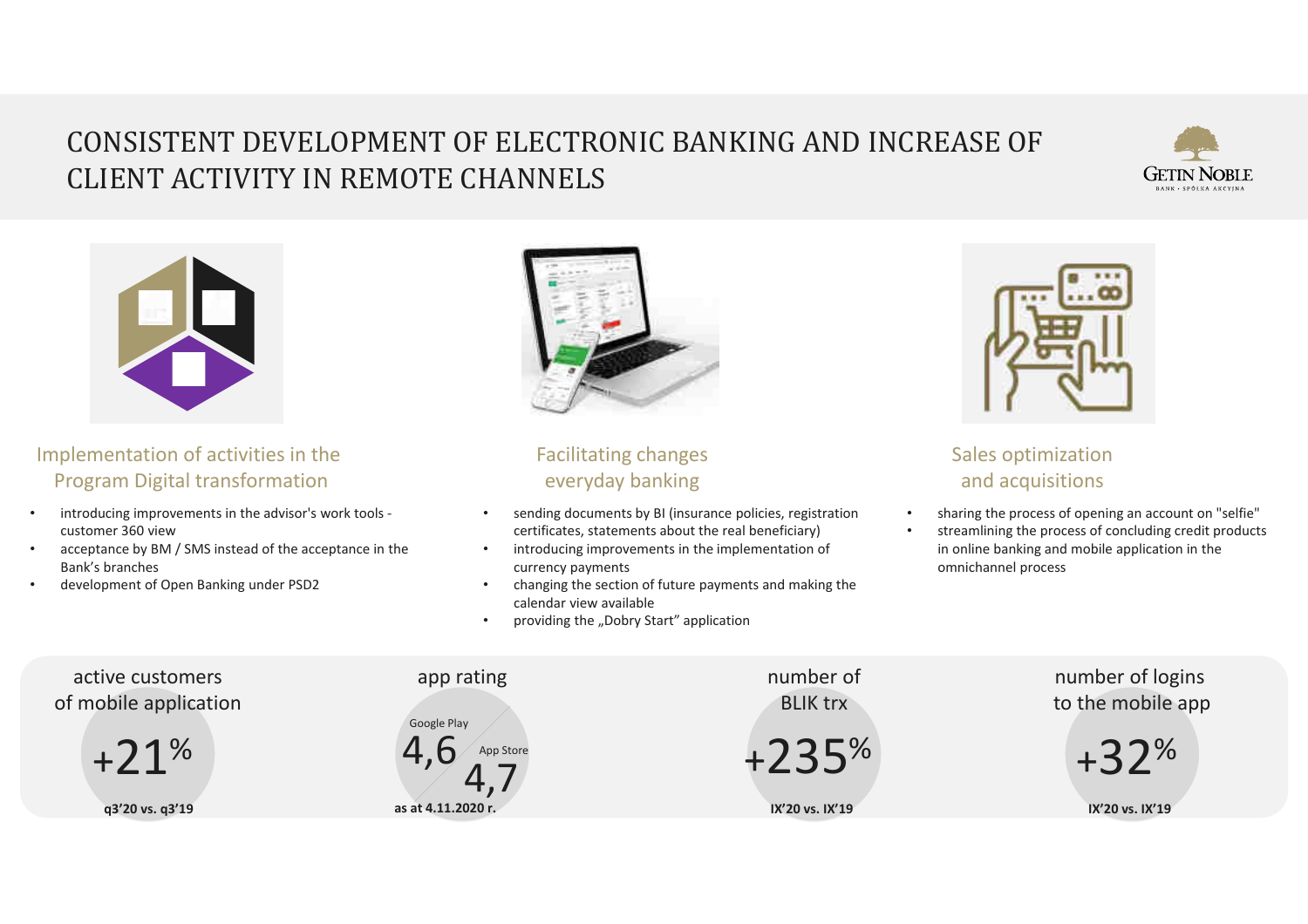#### DIGITAL TRANSFORMATION PROGRAM FACING THE NEW MARKET CONDITIONS AND CHANGES IN THE CUSTOMER BEHAVIOR MODEL –A NEW COMPREHENSIVE PROJECT IMPLEMENTED AT THE BANK





- • Introduction of advanced CRM tools in order to use knowledge about the client and personalize the reaction to his actions in real time.
- • Development of front-end tools which will contribute to the optimization of work and enable omnichannel service.
- •Providing a full range of self-service possibilities in electronic channels.
- $\bullet$  Supplementing the currency offer in electronic channels thanks to the introduction of the FX Platform.
- $\bullet$  Introducing the possibilities offered by open banking - aggregation of accounts from other banks, payment initiation and the use of data from PSD2 in credit processes.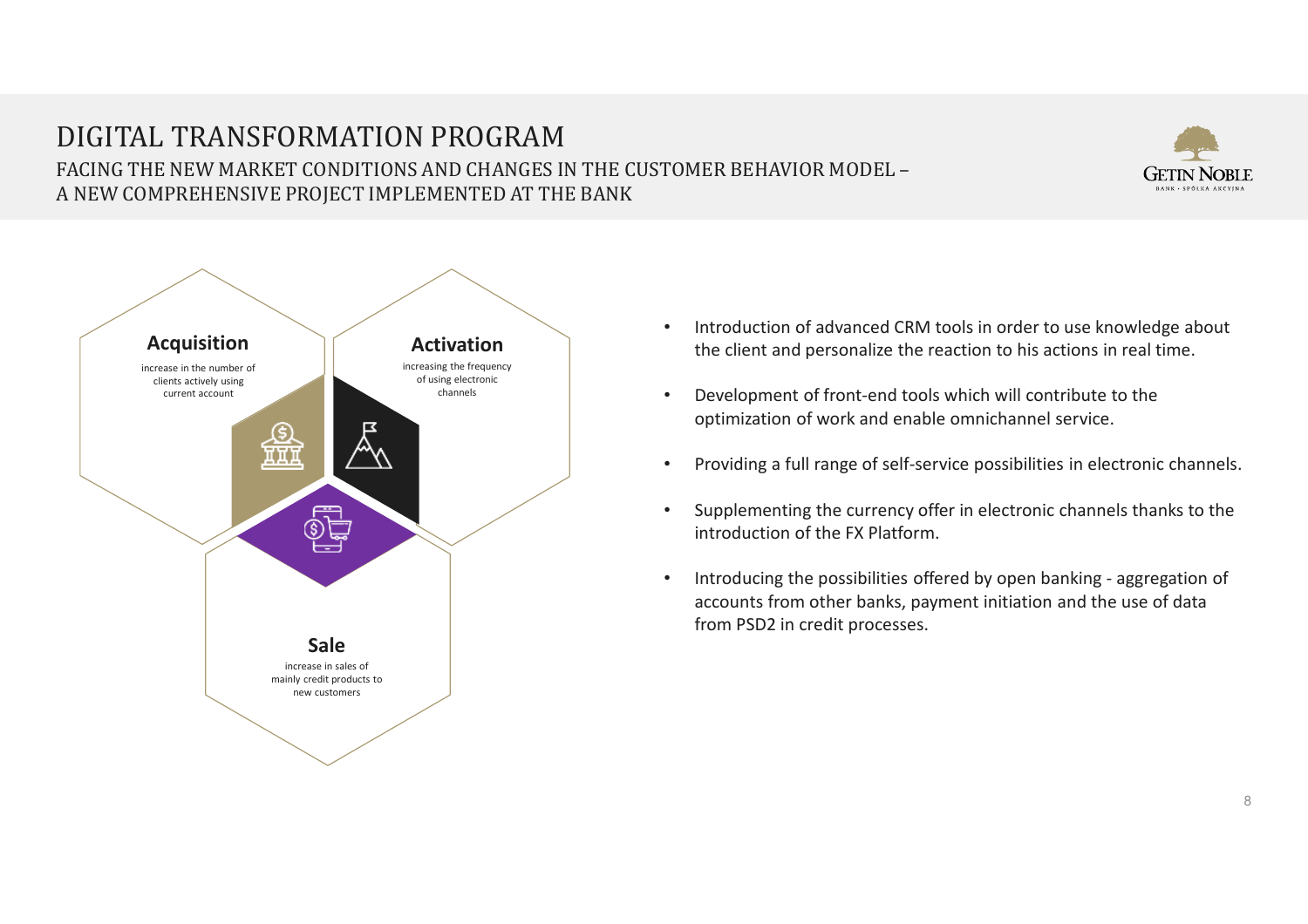## AGENDA



# **1. Q3 2020 summary**

- **2. Key financial and business highlights**
- **3. Appendix**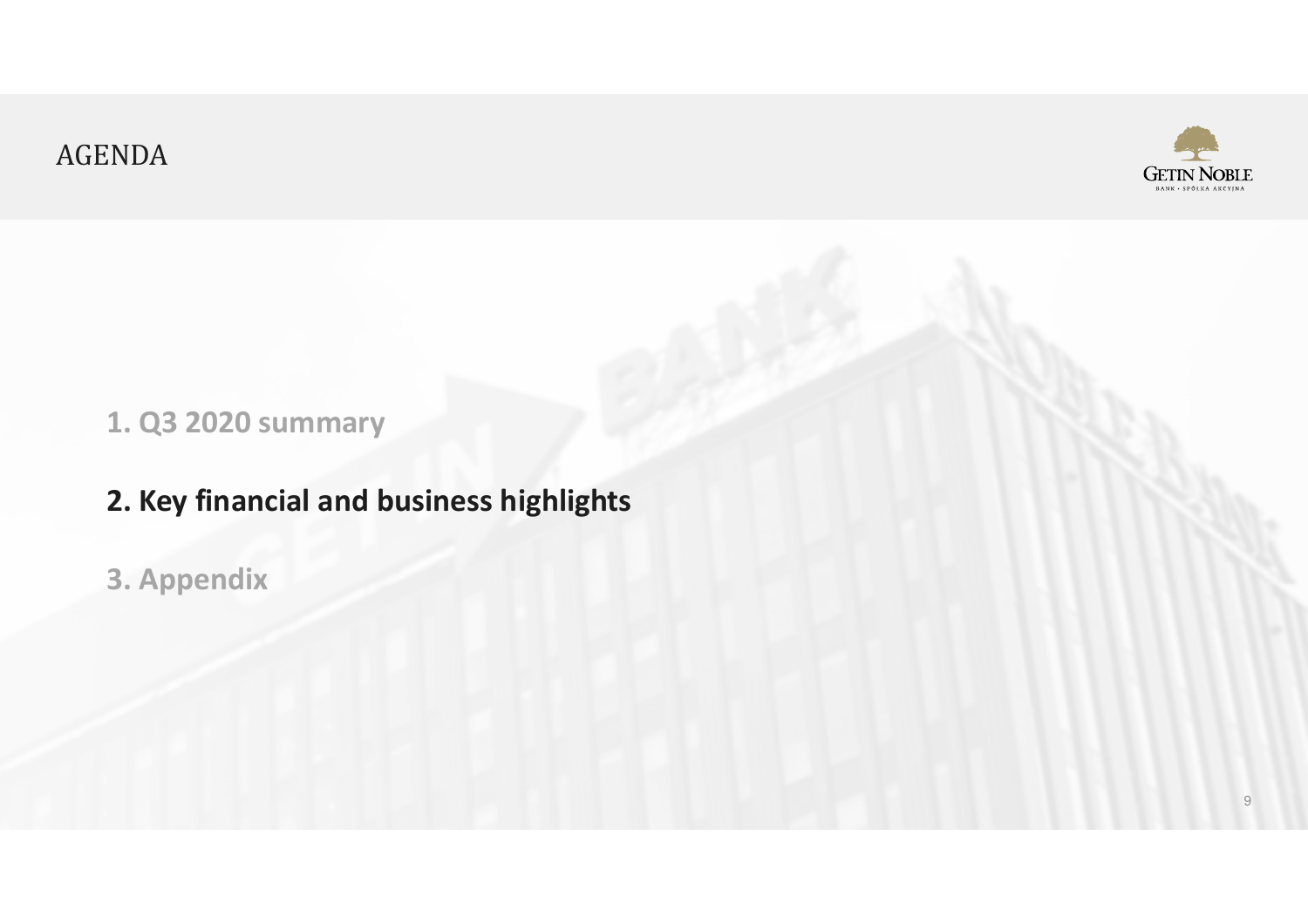## CAPITAL AND LIQUIDITY RATIOS



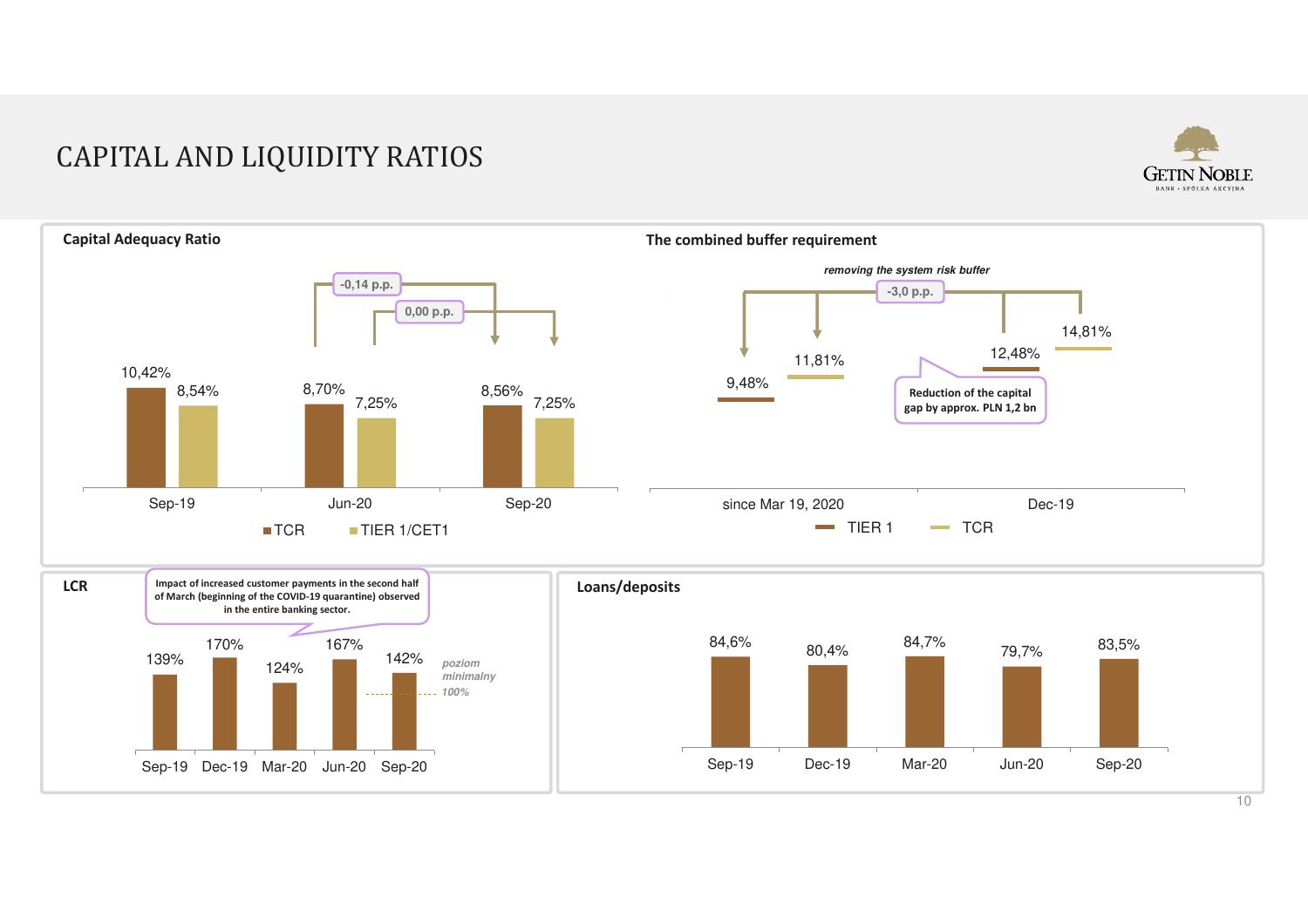#### PROFITABILITY AND COST EFFICIENCY





 $<sup>1</sup>$  Net interest income, fee and commission income, dividends, result on financial instruments, foreign exchange result, result on other operational revenues and expenses</sup>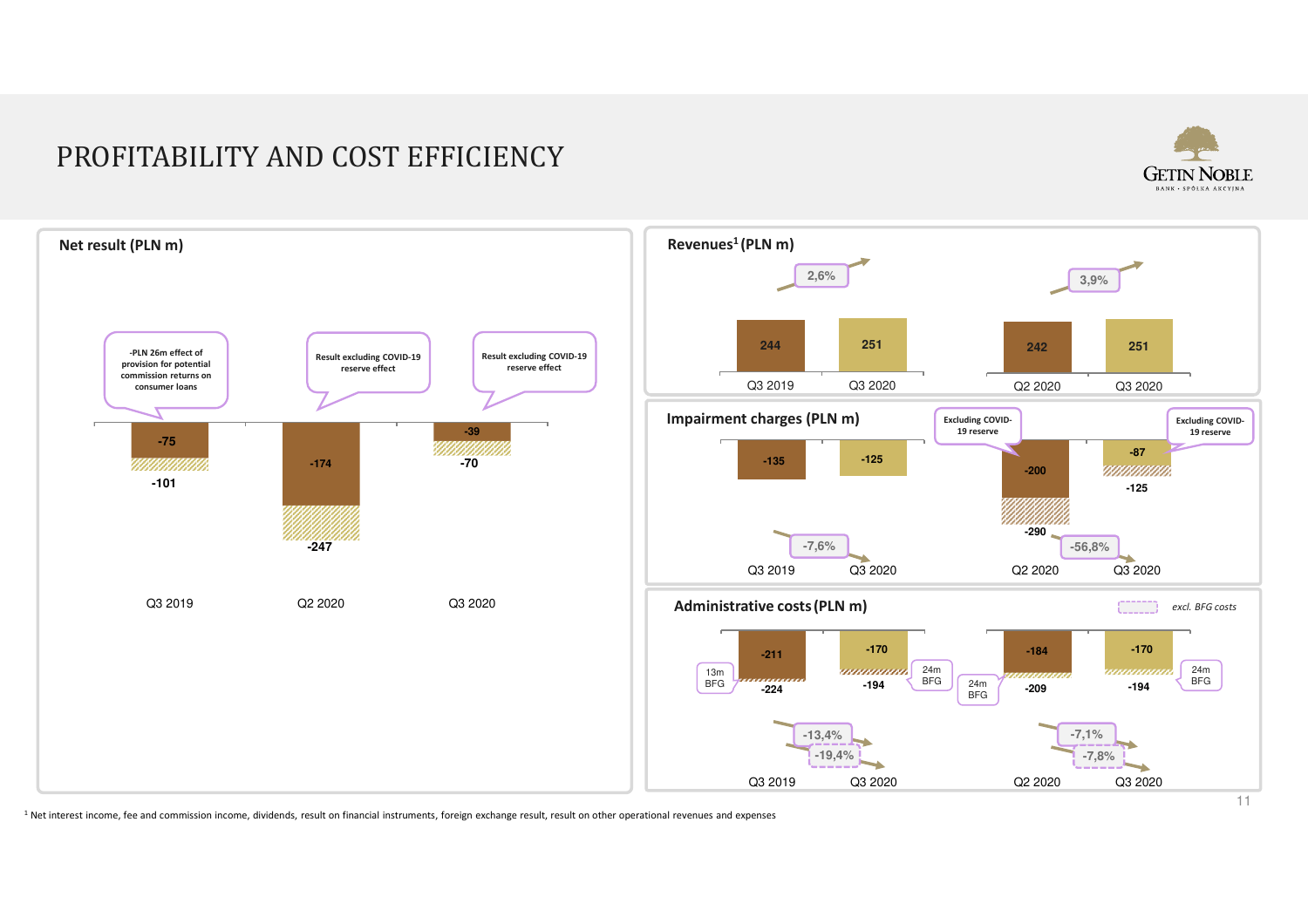#### CORE REVENUES





1 Net interest and fee & commission result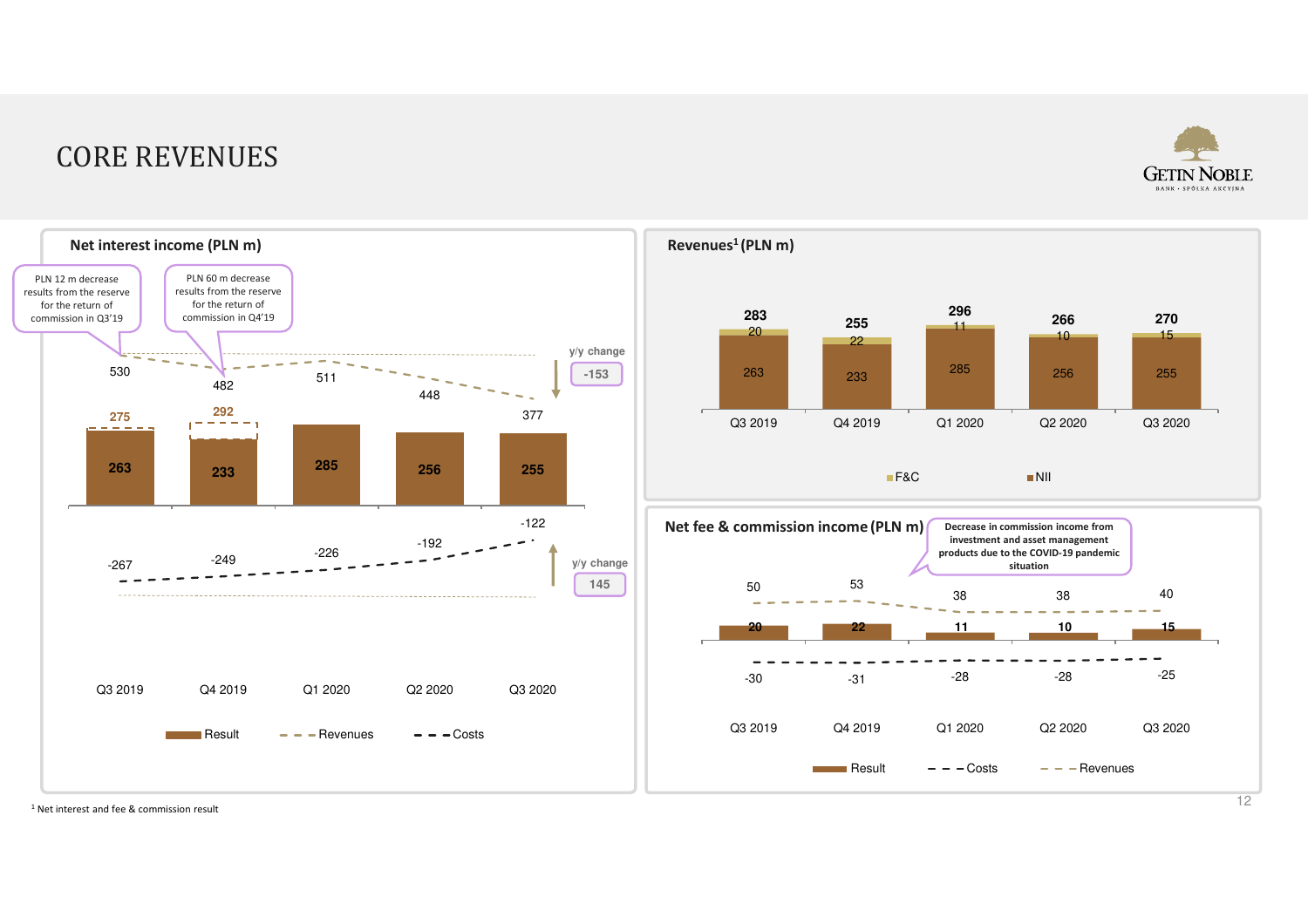## ADMINISTRATIVE EXPENSES



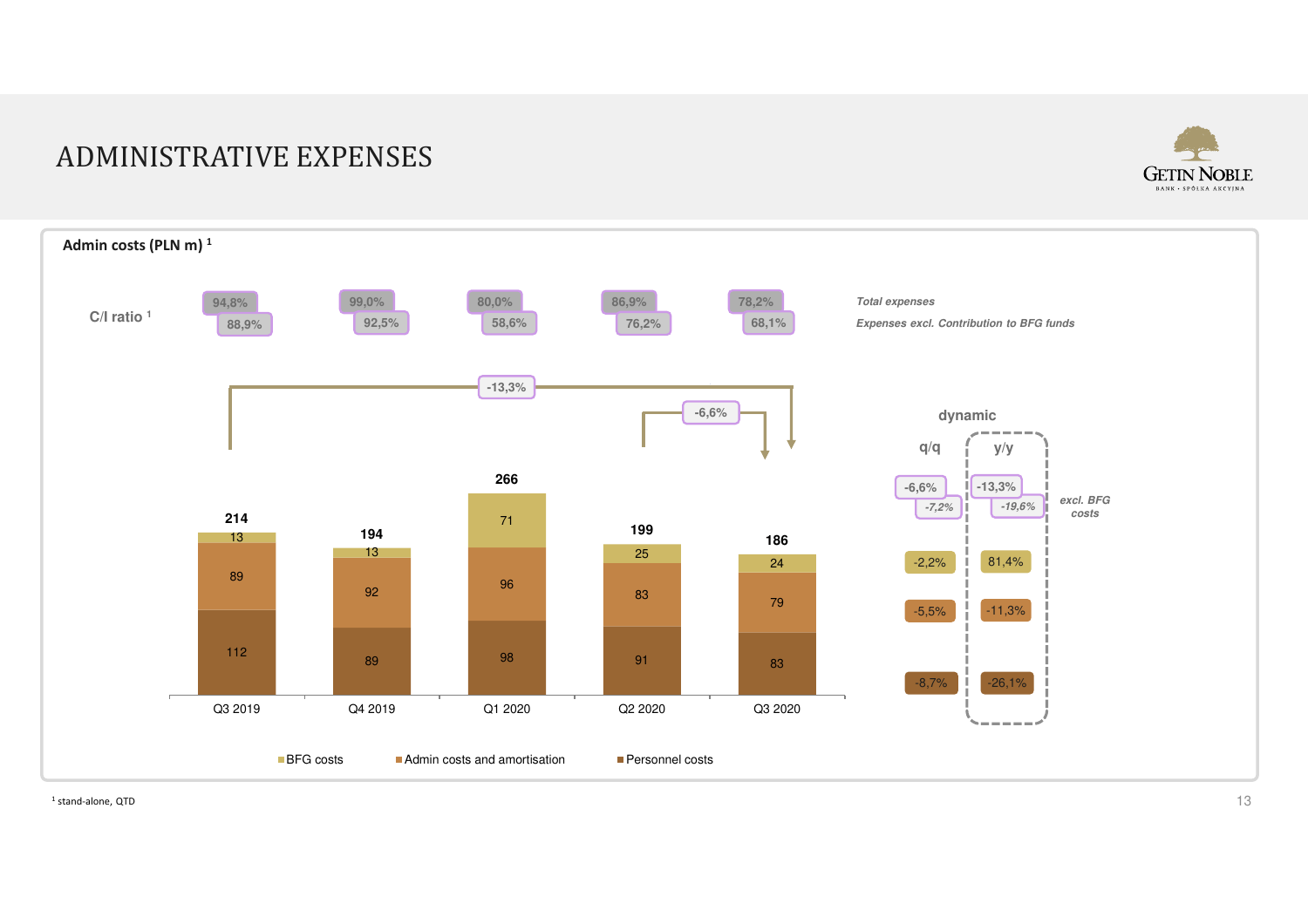#### SALES NETWORK AND EMPLOYMENT





**221 <sup>203</sup> <sup>191</sup> <sup>184</sup> <sup>181</sup> <sup>176</sup> <sup>167</sup> 140 <sup>134</sup>213** $23 -$  **222 <sup>225</sup> <sup>218</sup> <sup>216</sup> 200180 <sup>178</sup>**Sep'18 Dec'18 Mar'19 Jun'19 Sep'19 Dec'19 Mar'20 Jun'20 Sep'20**Franchise outlets Own branches 434 <sup>434</sup> <sup>413</sup> <sup>409</sup> <sup>399</sup> <sup>392</sup> <sup>312</sup> 367320Sales network**

- − Due to the observed change in customer behavior patterns resulting from the COVID-19 pandemic and the expected impact of interest rate cuts on the net interest income, the Bank decided in June this year to extend the current collective redundancy program. As <sup>a</sup> result of the planned restructuring, by the end of 2020, layoffs in all organizational divisions will cover an additional <sup>350</sup> people. The reduction of employment announced in February this year assumed the dismissal of up to <sup>250</sup> people.
- Total reduction of Group's employment in 9M'20 by <sup>685</sup> FTEs.
- In y/y terms, the number of employees dropped by <sup>886</sup> FTEs (-18%).
- Continued optimization of the sales network in Q3 2020:
	- −decrease in the number of own branches by <sup>6</sup> branches,
	- −the number of franchise outlets reduced by 2.
- − Currently, <sup>32</sup> bank branches operate in <sup>a</sup> modern format, <sup>16</sup> of them in the largest shopping malls, where cash trading has also been fully automated.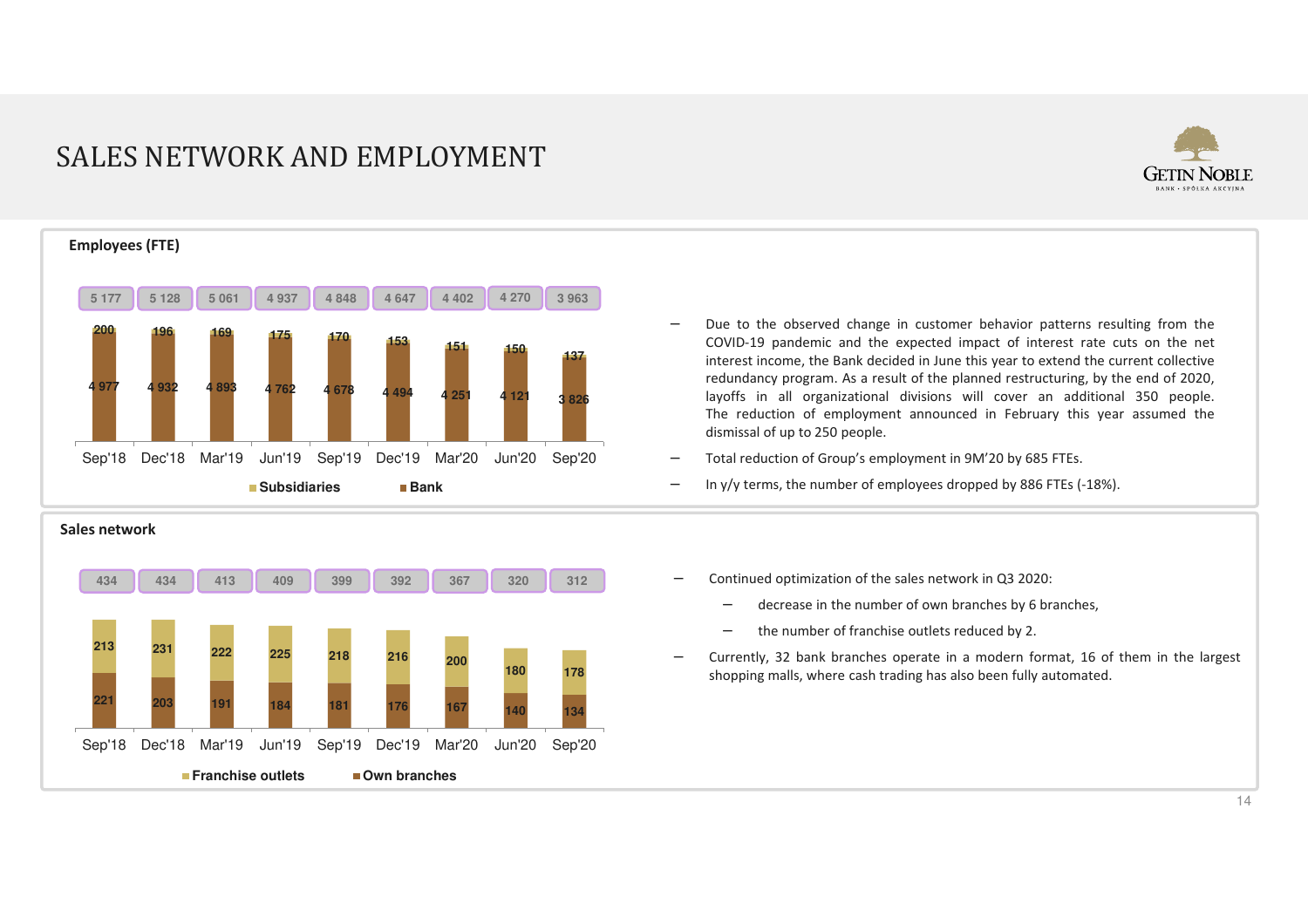#### COST OF FINANCING AND NIM





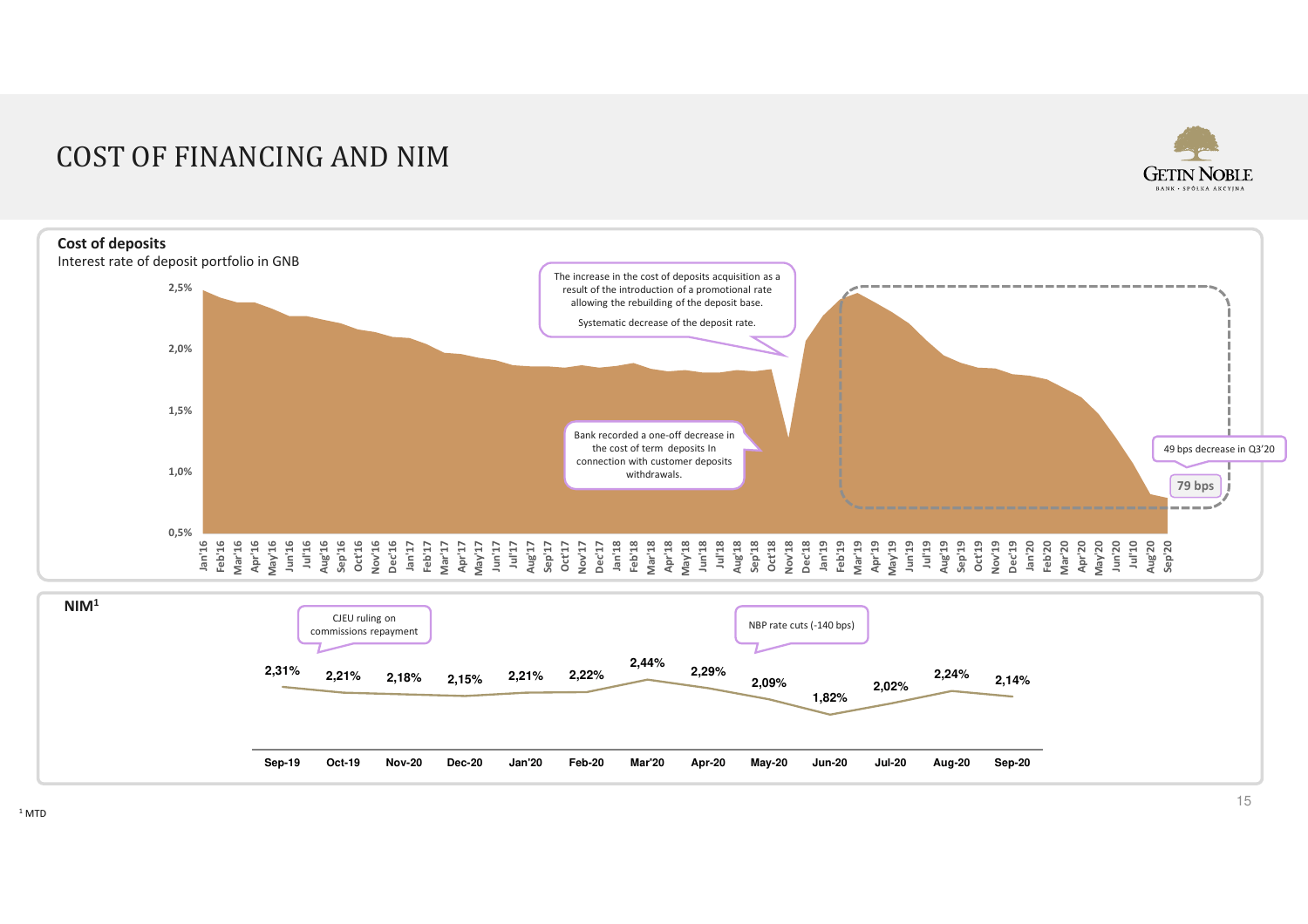## COST OF FINANCING





1 Interest expense / average interest-bearing liabilities; The components according to the change in presentation relate to the transfer of interest income / costs from assets / liabilities subject

to a "negative interest rate" between "Interest Income" and "Interest Expenses" introduced at the end of 2017.

<sup>2</sup> Interest expense on amounts due to customers / average balance of amounts due to customers (on a quarterly basis)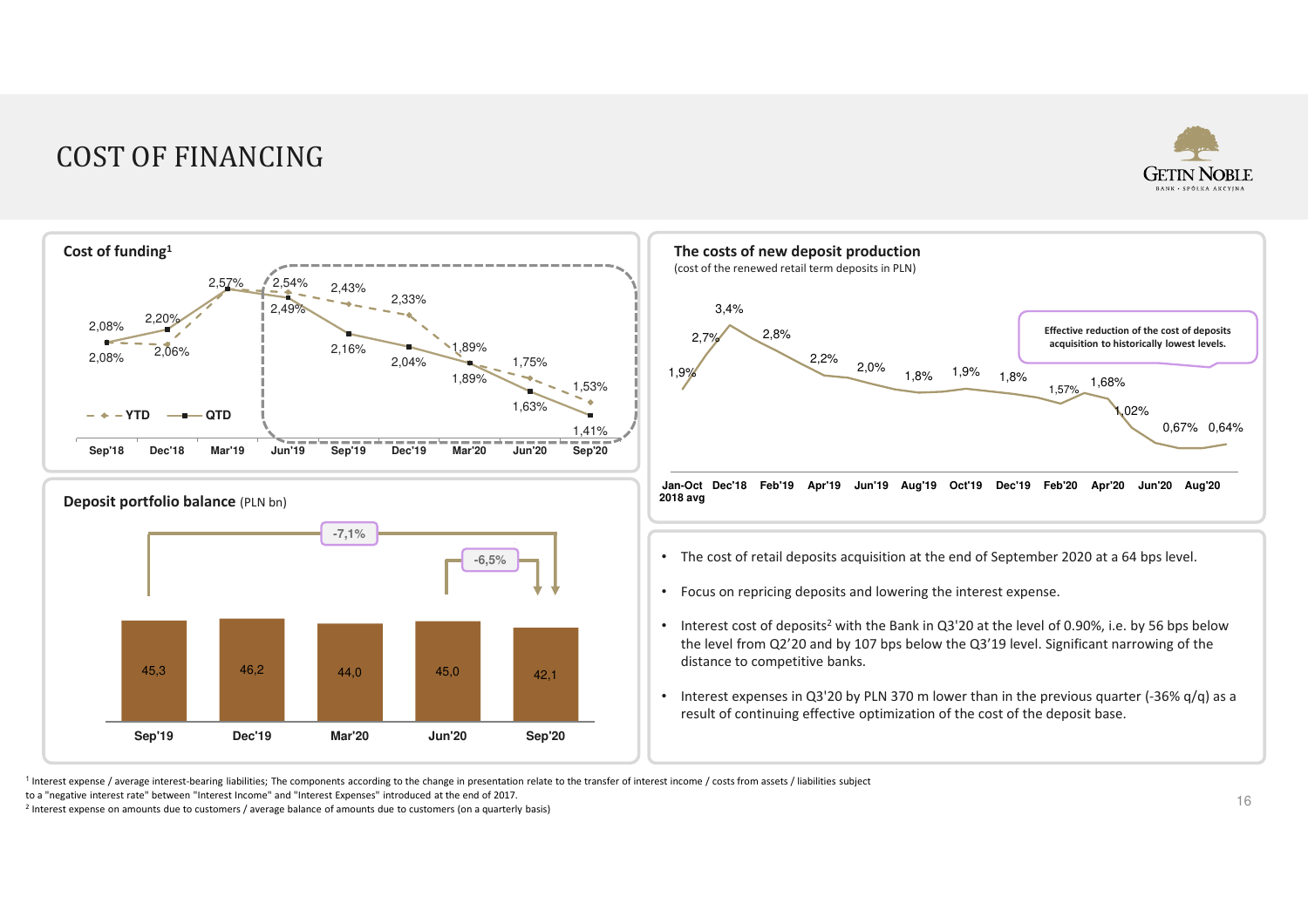## CURRENT ACCOUNTS AND SAVING ACCOUNTS - ACQUISITION











<sup>1</sup> current deposits and saving accounts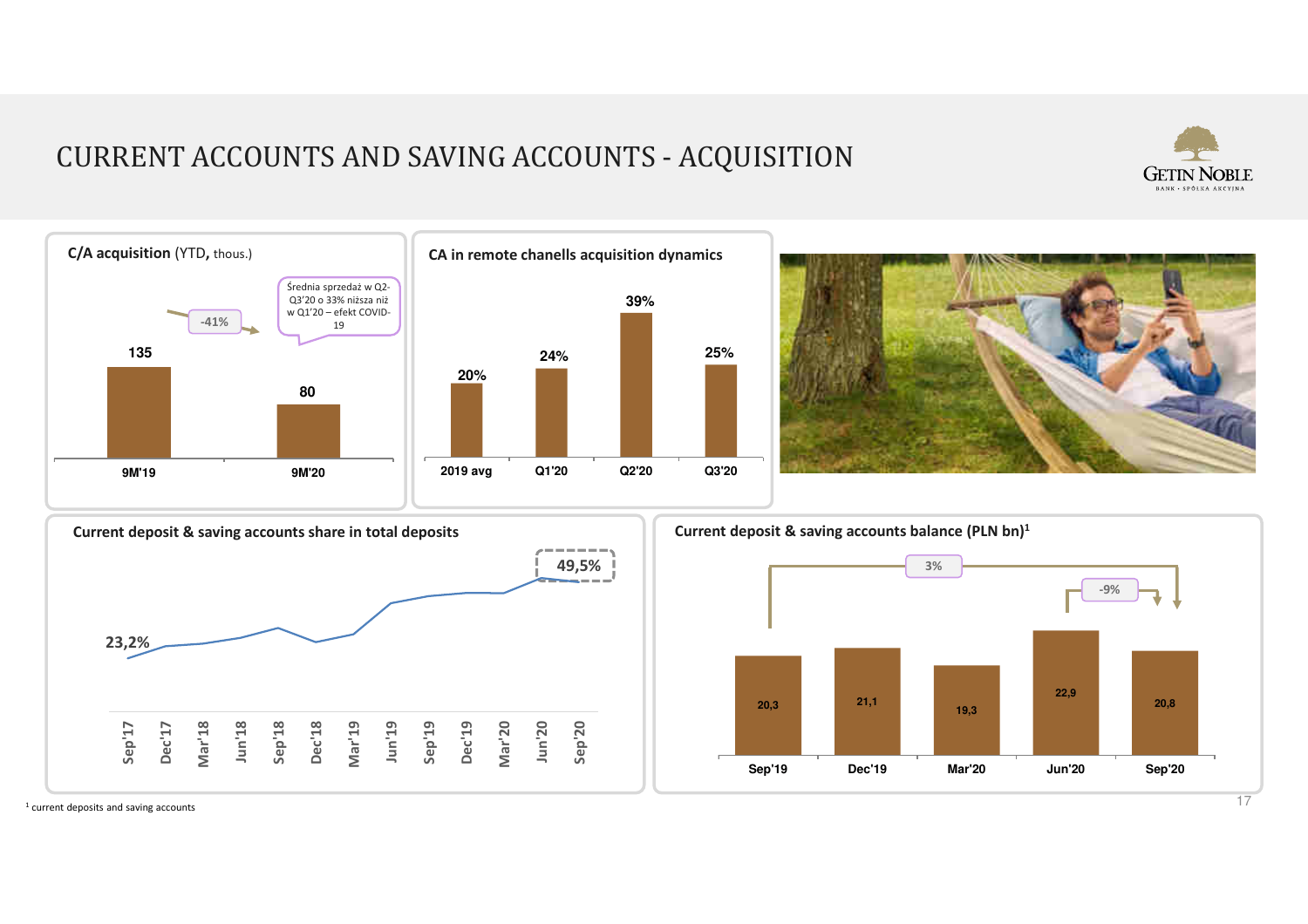## BALANCE SHEET – LOANS





- Consolidated net loan balance by PLN 0,7 bn lower than at the end of June 2020 and PLN 3,2 bn lower than at the end of September 2019.
- Loan sales in Q3 2020 at PLN 1,3 bn by 6,6% higher than in Q2'19. Sales are still affected by the pandemic situation and trends in the entire banking sector.
- Amortization of the mortgage portfolio. Within 12 months, the net balance decreased by over PLN 1,7 bn (a decrease limited by CHF appreciation by 4% y/y). High depreciation rate supported by persistent negative CHF LIBOR (a 7% drop in the loan balance in CHF over the last 12 months).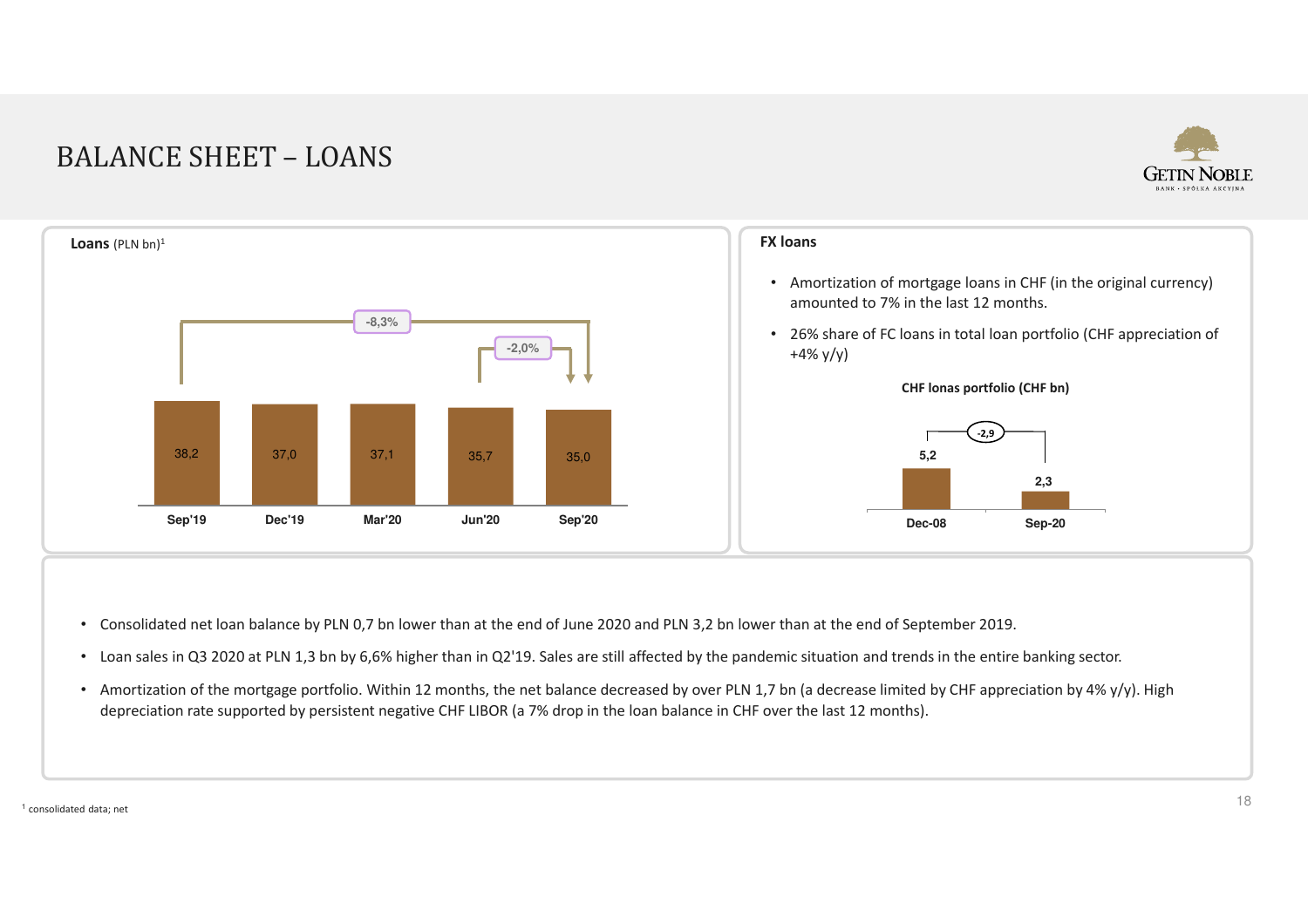## LOANS: DECLINE IN SALES FOLLOWING THE COVID-19 PANDEMIC





<sup>1</sup> car loans and loans/factoring for car dealers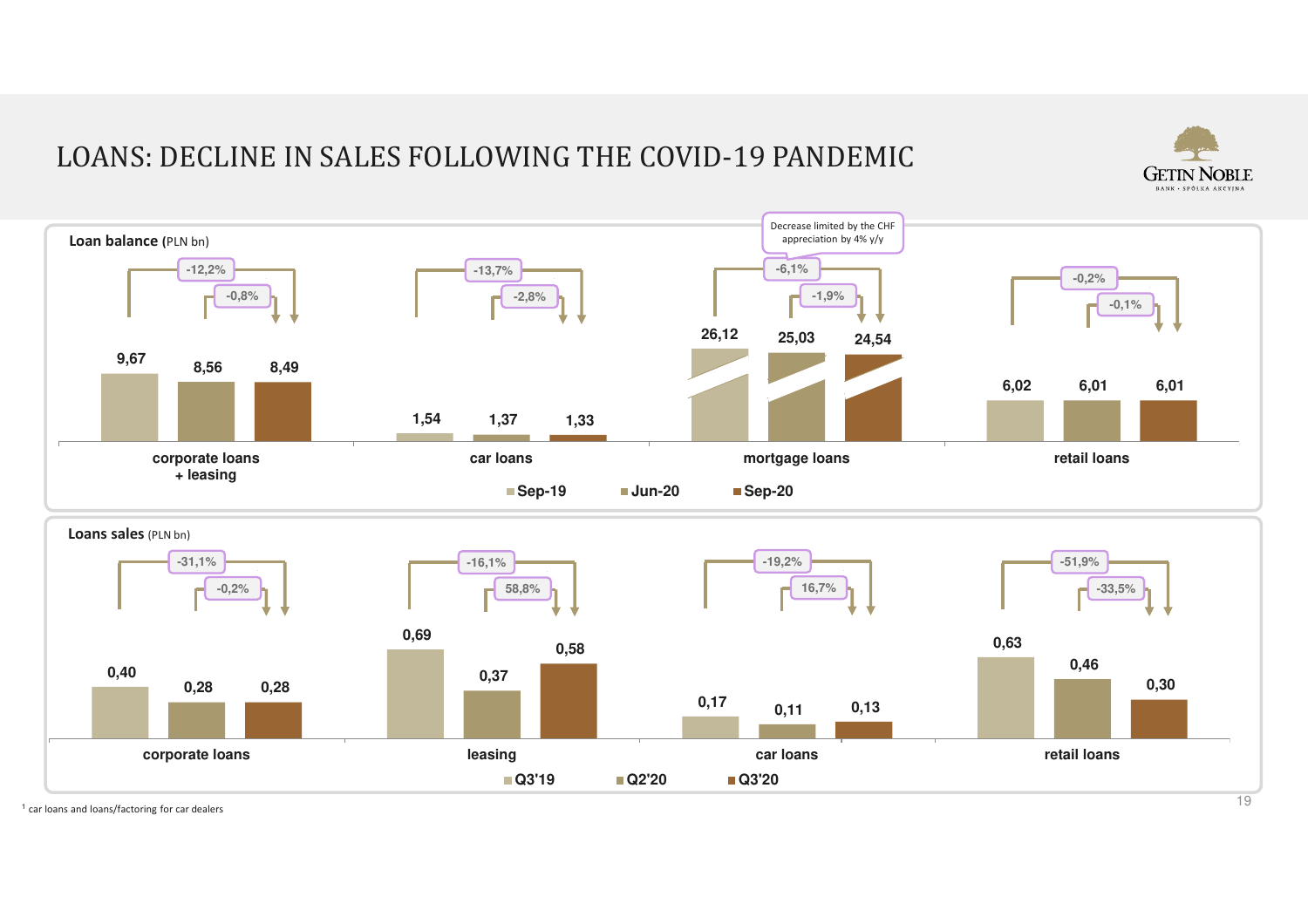# ASSET QUALITY – CREDIT RISK (1/2)





|                              | 30.09.2020 | 30.06.2020                                                                                             | 30.09.2019 | q/q<br>change | y/y<br>change |
|------------------------------|------------|--------------------------------------------------------------------------------------------------------|------------|---------------|---------------|
| Corporate loans <sup>2</sup> | 0.2%       | 0,2%                                                                                                   | $-0.7%$    | 0,0, p.p.     | $0,9$ p.p.    |
| Car Ioans                    | 1,4%       | 1,4%                                                                                                   | 0,6%       | 0,0, p.p.     | $0,8$ p.p.    |
| Mortgage loans               | 1,2%       | 1,5%                                                                                                   | 0,4%       | $-0,3$ p.p.   | $0,8$ p.p.    |
| Retail loans                 | 6,9%       | 8,1%                                                                                                   | 8,1%       | $-1,2$ p.p.   | $-1,2$ p.p.   |
| <b>Loans total</b>           | 1,9%       | 2,2%<br>Increased CoR as a result<br>of creating a reserve for<br>the potential effects of<br>COVID-19 | 1,2%       | $-0,3$ p.p.   | $0,7$ p.p.    |

**Cost of credit risk (%)**<sup>1</sup>

**Credit risk impairment charges (PLN m)** <sup>3</sup>

|                        | Q3'20 | Q2'20 | change | Q3'20 | Q3'19  | change |
|------------------------|-------|-------|--------|-------|--------|--------|
| Corporate <sup>2</sup> | 7,1   | 5,7   | 25%    | 7,1   | $-2.7$ | X      |
| Car                    | 4,6   | 6,7   | $-31%$ | 4,6   | 5,1    | $-10%$ |
| Mortgage               | 40,4  | 123,4 | $-67%$ | 40,4  | 30,0   | 35%    |
| Retail                 | 74,1  | 153,6 | $-52%$ | 74,1  | 105,1  | $-29%$ |
| Loans total            | 126,3 | 289,3 | $-56%$ | 126,3 | 137,5  | $-8%$  |

<sup>1</sup> Result on provision for NIL and other accounts receivable to average loans volume; stand-alone GNB  $3$ <sup>3</sup> Stand-alone 2 Including leasing and securitisation)

- •Stabilization of the cost of risk - 3Q result at 1.9% (14% less  $q/q$ ), the retail portfolio had the greatest impact on the result for the quarter (CoR 15% lower  $q/q$ ); the lowest monthly cost of risk recorded in 2020 year was in September at 1.1%.
- Positive trend in the cost of risk in the quarter despite a further decline in the average loan portfolio balance (-2% in the quarter, -7% since the beginning of the year).
- High quality of new production for the retail segment the value of the PD parameter for newly launched loans decreased by 15% in the quarter and by 28% since the beginning of the year, as a result of consistently implemented changes in the credit risk policy.
- High level of coverage with provisions for the portfolio most exposed to the effects of COVID-19 (additional PLN 128 m of created provisions, including PLN 38 m in 3Q).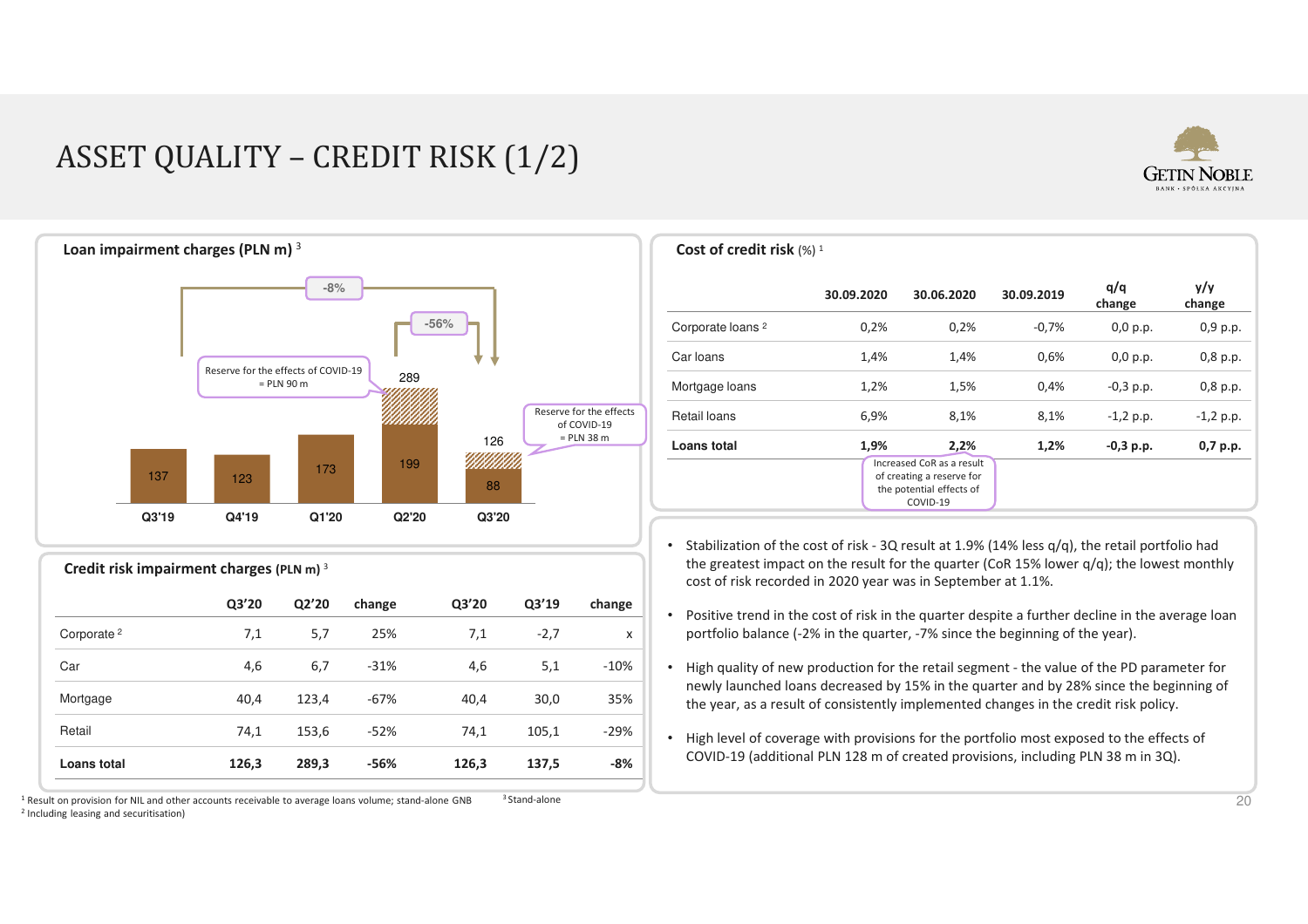# ASSET QUALITY – CREDIT RISK (2/2)







1 Total allowances for NIL (stage 3 and POCI) to basket 3 and POCI gross balance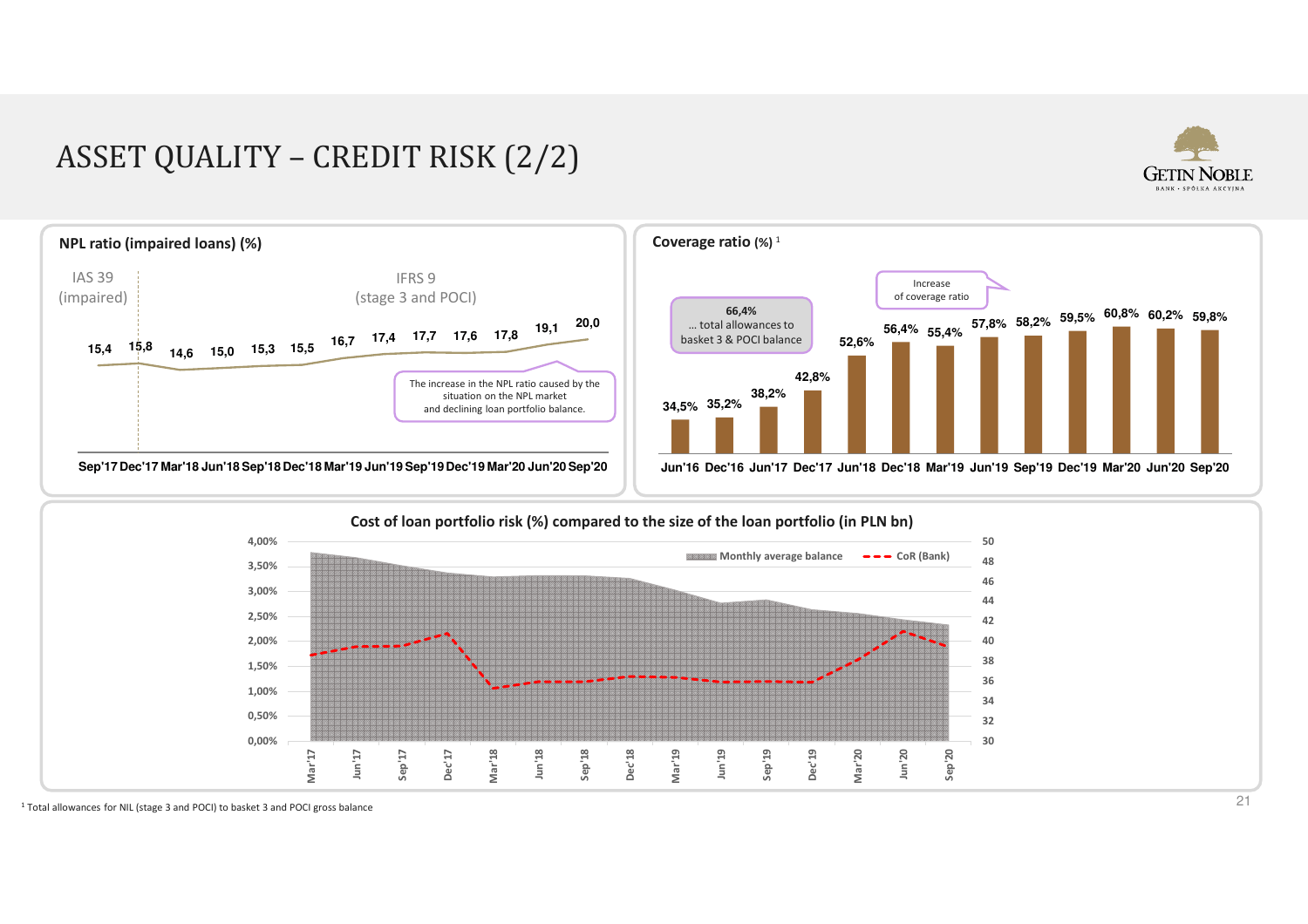## THE POST-MODEL ADJUSTMENT RESERVE IN CONNECTION WITH COVID-19









13%

87%

extension

**Allocation of the reserve to loan portfolios**

*PLN thous.*



Mortgage loans 69 500 69 500

Retail loans 6 1 200 201 202 203 33 500 201 202 33 500 52 500 33 500 52 500 52 500 33 500 52 500 52 500 52 500

**30.06.2020 30.09.2020**

#### <sup>1</sup> dane jednostkowe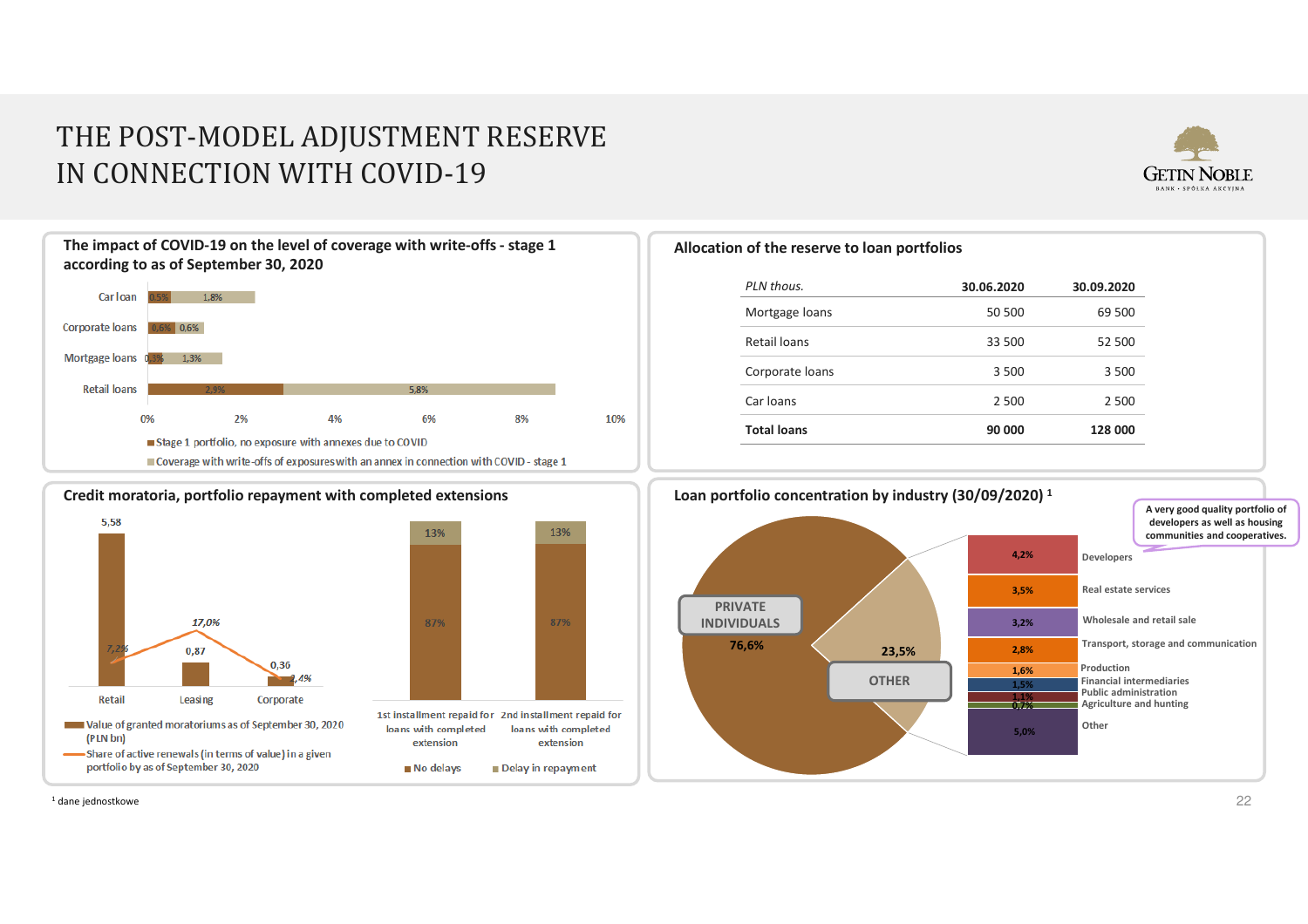## AGENDA



- **1. Q3 2020 summary**
- **2. Key financial and business highlights**
- **3. Appendix**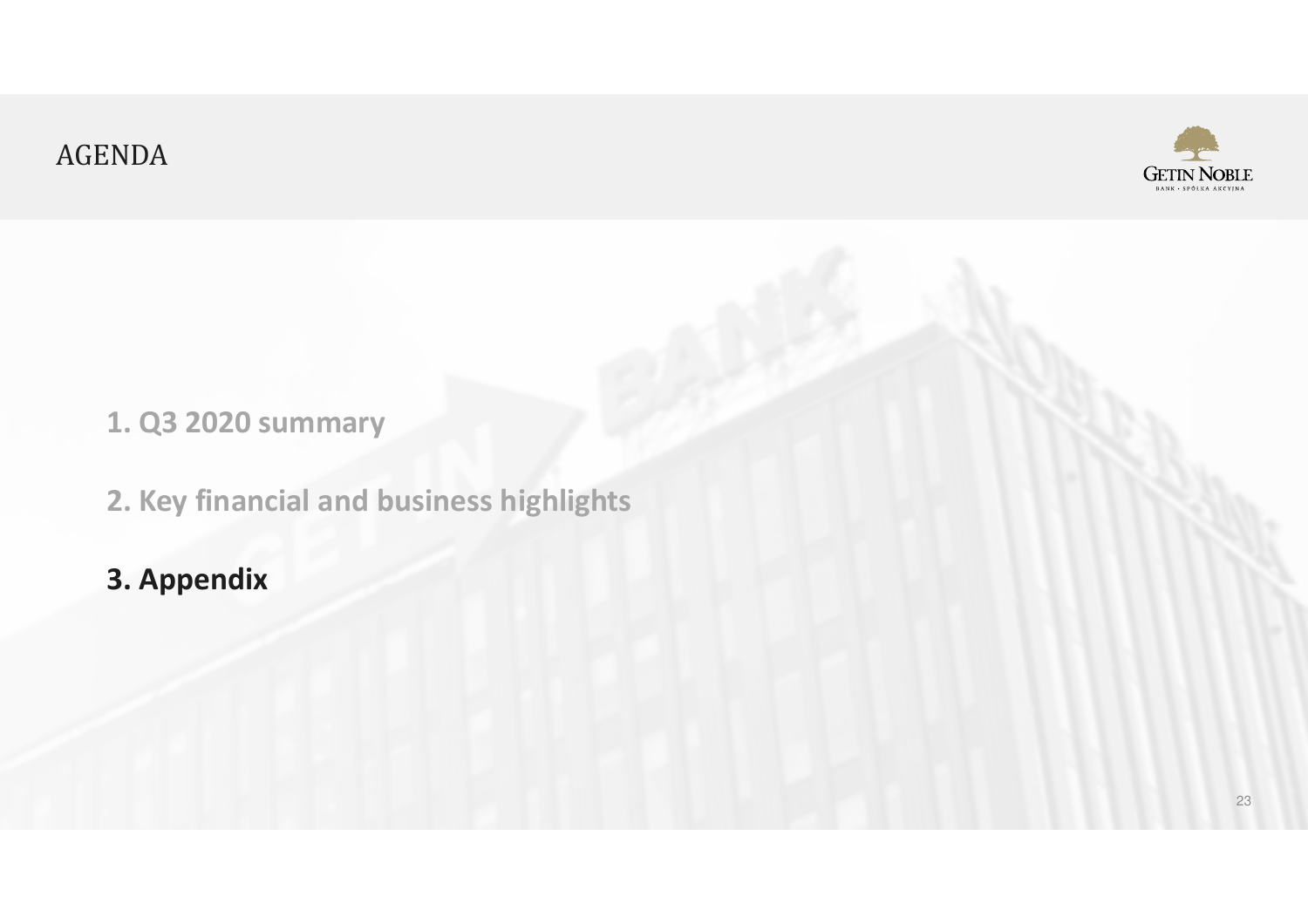#### KEY FINANCIAL INFORMATIONAppendix 1<br>**יים אירי**



|                                                                                   | Q3 2020                                                       | Q2 2020                                                       | Q3 2019    | q/q change       | y/y change       |
|-----------------------------------------------------------------------------------|---------------------------------------------------------------|---------------------------------------------------------------|------------|------------------|------------------|
| Net interest income                                                               | 255,2                                                         | 256,1                                                         | 263,4      | $-0,4%$          | $-3,1%$          |
| Interest revenues                                                                 | 377,3                                                         | 447,8                                                         | 530,2      | $-15,7%$         | $-28,8%$         |
| Interest expenses                                                                 | $-122,1$                                                      | $-191,7$                                                      | $-266,7$   | $-36,3%$         | $-54,2%$         |
| Net fee and commission income                                                     | 14,7                                                          | 9,5                                                           | 19,7       | 54,7%            | $-25,4%$         |
| Other revenues                                                                    | $-0,9$                                                        | $-3,2$                                                        | $-12,3$    | $-71,9%$         | $-92,7%$         |
| Other operating revenues and expenses                                             | $-18,1$                                                       | $-20,9$                                                       | $-26,4$    | $-13,4%$         | $-31,4%$         |
| Result on banking operation                                                       | 250,9                                                         | 241,5                                                         | 244,5      | 3,9%             | 2,6%             |
| Cost of legal risk of currency loans                                              | $\overline{\phantom{a}}$                                      | 11,4                                                          | $\sim$     |                  |                  |
| Administrative expenses                                                           | $-193,8$                                                      | $-208,6$                                                      | $-223,8$   | $-7,1%$          | $-13,4%$         |
| Administrative expenses (excl. BFG <sup>1</sup> )                                 | Including PLN 38 m of<br>$-169,8$<br>additional provision for | Including PLN 90 m of<br>$-184,1$<br>additional provision for | $-210,6$   | $-7,8%$          | $-19,4%$         |
| Impairment charges                                                                | the effects of COVID-19<br>$-125,1$                           | the effects of COVID-19<br>$-271,5$                           | $-135,4$   | $-53,9%$         | $-7,6%$          |
| Capital investments write-offs                                                    | $\overline{\phantom{a}}$                                      | $-18,1$<br>The valuation effect of                            | $\sim$     | $\boldsymbol{X}$ | $\boldsymbol{x}$ |
| Result on modifications                                                           | $-10,2$                                                       | exposures on credit<br>$-15,4$<br>holidays                    | $-2,2$     | $-33,8%$         | 4,6x             |
| Gross loss                                                                        | $-78,1$                                                       | $-289,0$                                                      | $-117,0$   | $-73,0%$         | $-33,2%$         |
| Net loss                                                                          | $-69,7$                                                       | $-246,9$                                                      | $-100,6$   | $-71,8%$         | $-30,7%$         |
| Net loss<br>(without one-off factors charging the financial result <sup>2</sup> ) | $-69,7$                                                       | $-174,0$                                                      | $-75,0$    | $-59,9%$         | $-7,1%$          |
|                                                                                   | 30/09/2020                                                    | 30/06/2020                                                    | 30/09/2019 | $q/q$ change     | y/y change       |
| Total assets                                                                      | 48 172,1                                                      | 51 257,1                                                      | 52 852,6   | -6,0%            | $-8,9%$          |
| Loan balance                                                                      | 35 138,0                                                      | 35 850,5                                                      | 38 332,1   | $-2,0%$          | $-8,3%$          |
| Deposit balance                                                                   | 42 075,7                                                      | 44 979,4                                                      | 45 307,6   | $-6,5%$          | $-7,1%$          |
| Equity<br>(attributable to equity holders of the parent company)                  | 2 139,9                                                       | 2 1 8 4 , 4                                                   | 2771,3     | $-2,0%$          | $-22,8%$         |

1 Payments to Bank Guarantee Fund

2 Provision for potential commission reimbursements on consumer loans (Q3'19); provision for the potential effects of COVID-19 (Q2'20)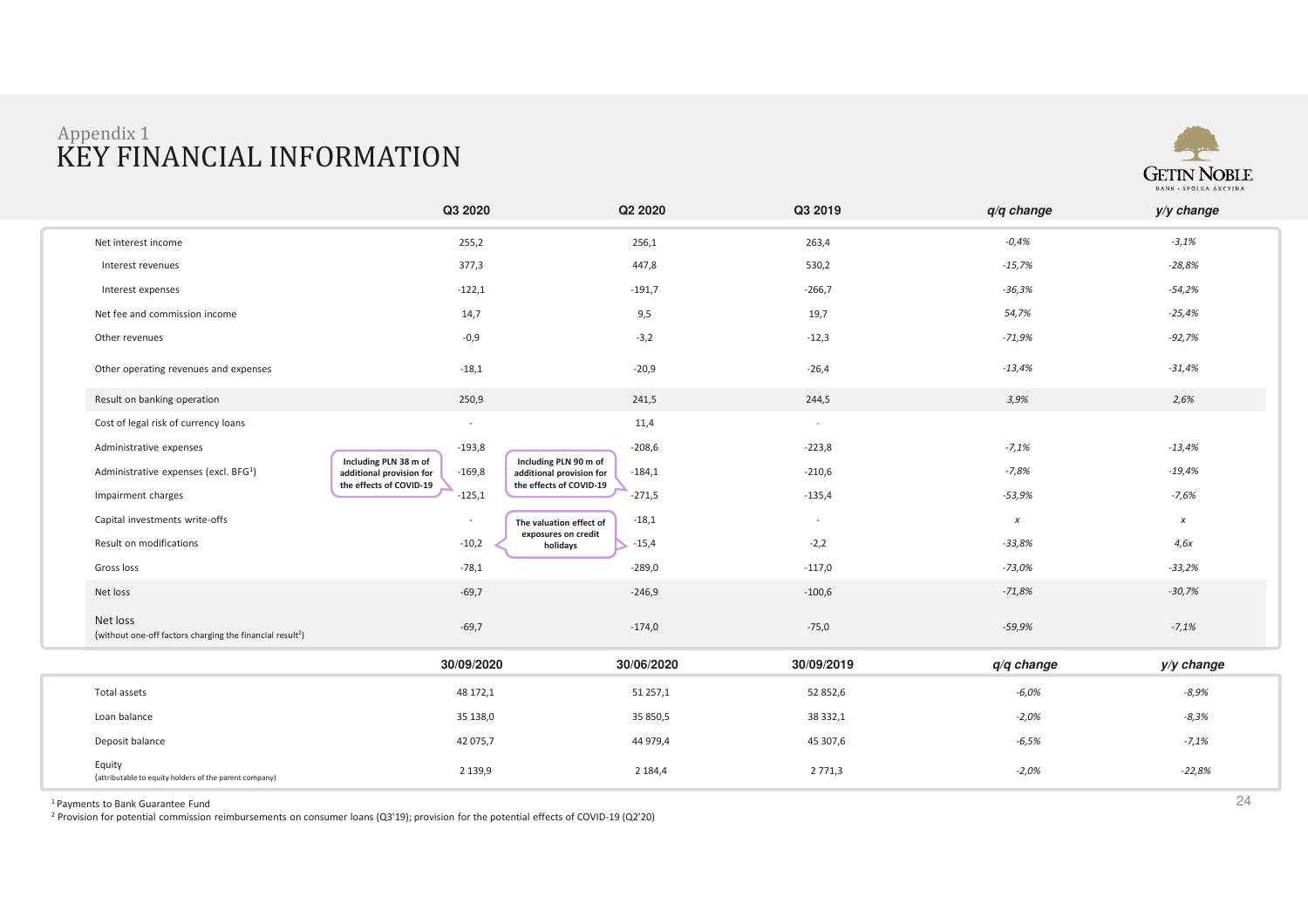#### KEY FINANCIAL INFORMATION KEY INDICATORSAppendix 2<br>\* \* <del>\*</del> \* \* \* \* \*



|     |                                 | 30/09/2020 | 30/06/2020 | 30/09/2019 | q/q change    | y/y change   |
|-----|---------------------------------|------------|------------|------------|---------------|--------------|
|     | <b>ROE</b>                      | $-21,2%$   | $-26,3%$   | $-14,5%$   | 5,1 p.p.      | $-6,7$ p.p.  |
| C/I |                                 | 82,2%      | 84,3%      | 106,4%     | $-2,1$ p.p.   | $-24,2 p.p.$ |
|     | $C/I$ (excl. BFG <sup>1</sup> ) | 67,6%      | 67,6%      | 91,3%      | 0,0 p.p.      | $-23,7$ p.p. |
|     | Net interest margin             | 2,2%       | 2,2%       | 1,9%       | 0,0 p.p.      | 0,3 p.p.     |
|     | Cost of deposits <sup>2,3</sup> | 0,90%      | 1,46%      | 1,98%      | $0,44$ p.p.   | $-0,08$ p.p. |
|     |                                 |            |            |            |               |              |
|     | Cost of risk 3,4                | 1,9%       | 2,2%       | 1,2%       | $-0,3$ p.p.   | 0,7 p.p.     |
|     | Coverage ratio                  | 59,8%      | 60,2%      | 58,2%      | $-0,4$ p.p.   | 1,6 p.p.     |
|     |                                 |            |            |            |               |              |
|     | LCR                             | 142%       | 167%       | 139%       | $-26$ p.p.    | 3 p.p.       |
|     | Loans/deposits                  | 83,5%      | 79,7%      | 84,6%      | 3,8 p.p.      | $-1,1$ p.p.  |
|     |                                 |            |            |            |               |              |
|     | <b>TCR</b>                      | 8,6%       | 8,7%       | 10,4%      | $-0,1$ p.p.   | $-1,9$ p.p.  |
|     | T1/CET1                         | 7,2%       | 7,3%       | 8,5%       | $-0,002$ p.p. | $-1,3$ p.p.  |

1 Payments to Banking Guarantee Fund

<sup>2</sup> Interest expenses from deposits / avg. deposit balance; quarterly<sup>2</sup>

<sup>3</sup> Stand-alone

<sup>4</sup> Result on provision for NIL and other accounts receivable to average loans volume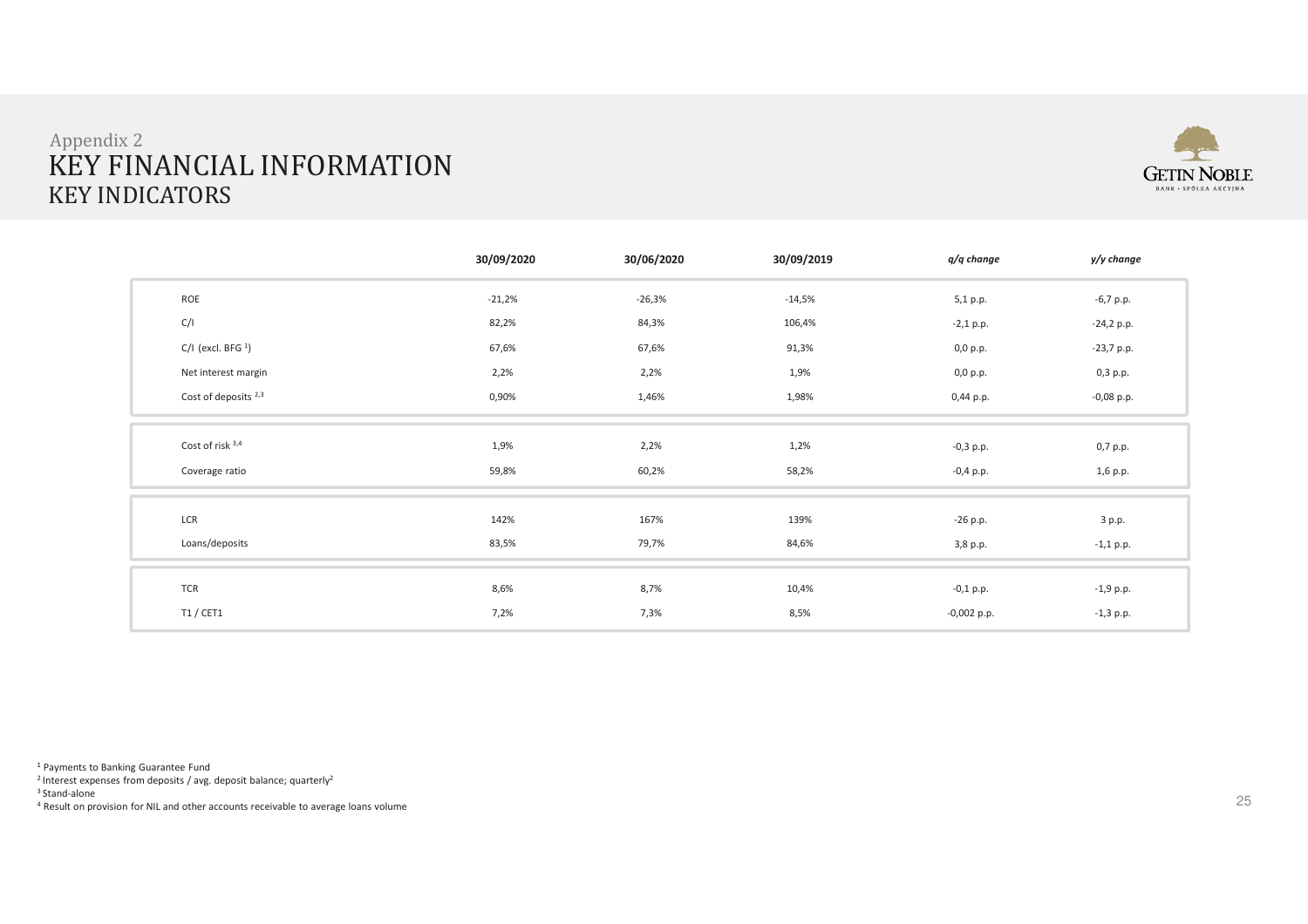### KEY FINANCIAL DATA (YTD) Appendix 3 / consolidated data



|                                                                  | PLN m | 30.09.2020  | 30.06.2020 | 30.09.2019 | 30.09.2020/<br>30.06.2020 | 30.09.2020/<br>30.09.2019 |
|------------------------------------------------------------------|-------|-------------|------------|------------|---------------------------|---------------------------|
| Equity<br>(attributable to equity holders of the parent company) |       | 2 1 3 9 , 9 | 2 184,4    | 2771,3     | $-2,0%$                   | $-22,8%$                  |
| Sub debt                                                         |       | 1 1 2 6, 9  | 1 343,0    | 1701,3     | $-16,1%$                  | $-33,8%$                  |
| <b>Balance sheet total</b>                                       |       | 48 172,1    | 51 257,1   | 52 852,6   | $-6,0%$                   | $-8,9%$                   |
| Loans balance                                                    |       | 35 138,0    | 35 850,5   | 38 332,1   | $-2,0%$                   | $-8,3%$                   |
| Deposits balance                                                 |       | 42 075,7    | 44 979,4   | 45 307,6   | $-6,5%$                   | $-7,1%$                   |
|                                                                  |       |             |            |            |                           | 9M'20/                    |
|                                                                  | PLN m | 9M 2020     |            | 9M 2019    |                           | 9M'19                     |
| Net interest income                                              |       | 795,9       |            | 717,3      |                           | 11,0%                     |
| Net fee and commission income                                    |       | 35,0        |            | 55,3       |                           | $-36,7%$                  |
| Administration costs                                             |       | $-676,4$    |            | $-744,8$   |                           | $-9,2%$                   |
| Administration costs<br>(excluding Bank Guarantee Fund)          |       | $-556,7$    |            | $-639,0$   |                           | $-12,9%$                  |
| The cost of legal risk of foreign currency loans                 |       | $-11,4$     |            | $\sim$     |                           | X                         |
| Impairment charges                                               |       | $-586,6$    |            | $-348,4$   |                           | 68,4%                     |
| Net profit/loss                                                  |       | $-426,3$    |            | $-346,9$   |                           | 22,9%                     |
| C/I <sup>1</sup>                                                 |       | 82,2%       |            | 106,4%     |                           | $-24,2 p.p.$              |
| ROE <sup>1</sup>                                                 |       | $-21,3%$    |            | $-14,5%$   |                           | $-6,8$ p.p.               |
| NIM <sup>1</sup>                                                 |       | 2,2%        |            | 1,9%       |                           | 0,3 p.p.                  |
| <b>TCR</b>                                                       |       | 8,6%        |            | 10,4%      |                           | $-1,8$ p.p.               |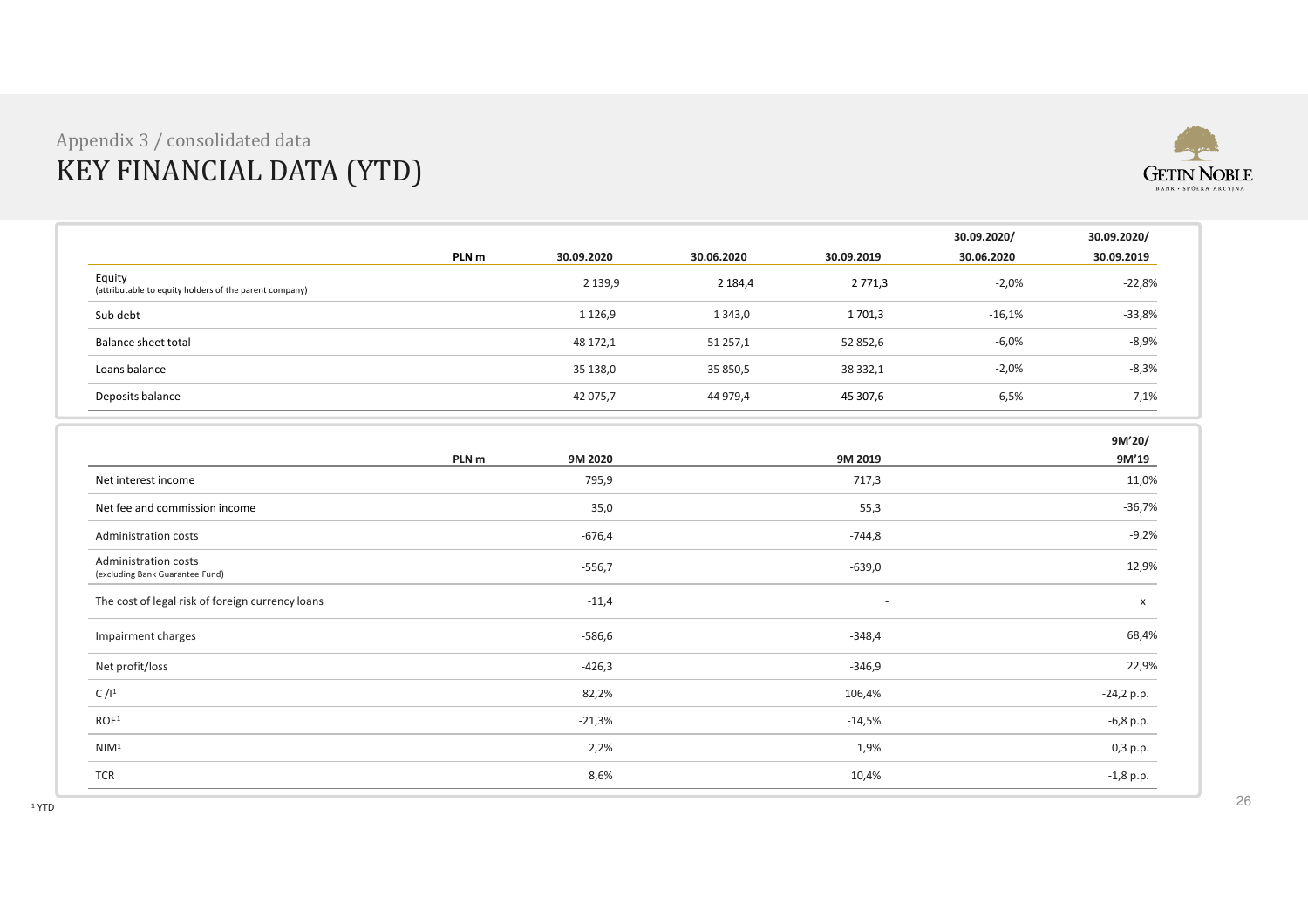#### KEY FINANCIAL DATA (QTD) Appendix 4 / consolidated data



|                                                                  | PLN m            | 30.09.2020  | 30.06.2020     | 30.09.2019  | 30.09.2020/<br>30.06.2020 | 30.09.2020/<br>30.09.2019 |
|------------------------------------------------------------------|------------------|-------------|----------------|-------------|---------------------------|---------------------------|
| Equity<br>(attributable to equity holders of the parent company) |                  | 2 1 3 9 , 9 | 2 184,4        | 2 7 7 1 , 3 | $-2,0%$                   | $-22,8%$                  |
| Sub debt                                                         |                  | 1 1 2 6, 9  | 1 3 4 3 , 0    | 1701,3      | $-16,1%$                  | $-33,8%$                  |
| Balance sheet total                                              |                  | 48 172,1    | 51 257,1       | 52 852,6    | $-6,0%$                   | $-8,9%$                   |
| Loans balance                                                    |                  | 35 138,0    | 35 850,5       | 38 332,1    | $-2,0%$                   | $-8,3%$                   |
| Deposits balance                                                 |                  | 42 075,7    | 44 979,4       | 45 307,6    | $-6,5%$                   | $-7,1%$                   |
|                                                                  | PLN <sub>m</sub> | 3Q 2020     | <b>2Q 2020</b> | 3Q 2019     | 3Q'20/<br>2Q'20           | 3Q'20/<br>3Q'19           |
| Net interest income                                              |                  | 255,2       | 256,1          | 263,4       | $-0,4%$                   | $-3,1%$                   |
| Net fee and commission income                                    |                  | 14,7        | 9,5            | 19,7        | 54,7%                     | $-25,4%$                  |
| Administration costs                                             |                  | $-193,8$    | $-208,6$       | $-223,8$    | $-7,1%$                   | $-13,4%$                  |
| Administration costs<br>(excluding Bank Guarantee Fund)          |                  | $-169,8$    | $-184,1$       | $-210,6$    | $-7,8%$                   | $-19,4%$                  |
| The cost of legal risk of foreign currency loans                 |                  |             | $-11,4$        |             |                           |                           |
| Impairment charges                                               |                  | $-125,1$    | $-289,6$       | $-135,4$    | $-56,8%$                  | $-7,6%$                   |
| Net profit/loss                                                  |                  | $-69,8$     | $-246,9$       | $-100,6$    | $-71,7%$                  | $-30,6%$                  |
| C/I <sup>1</sup>                                                 |                  | 82,2%       | 84,3%          | 106,4%      | 2,1 p.p.                  | $-24,2 p.p.$              |
| ROE1                                                             |                  | $-21,3%$    | $-26,3%$       | $-14,5%$    | 5,0 p.p.                  | $-6,8$ p.p.               |
| NIM <sup>1</sup>                                                 |                  | 2,2%        | 2,2%           | 1,9%        | 0,0 p.p.                  | $0,3$ p.p.                |
| <b>TCR</b>                                                       |                  | 8,6%        | 8,7%           | 10,4%       | $-0,1$ p.p.               | $-1,8$ p.p.               |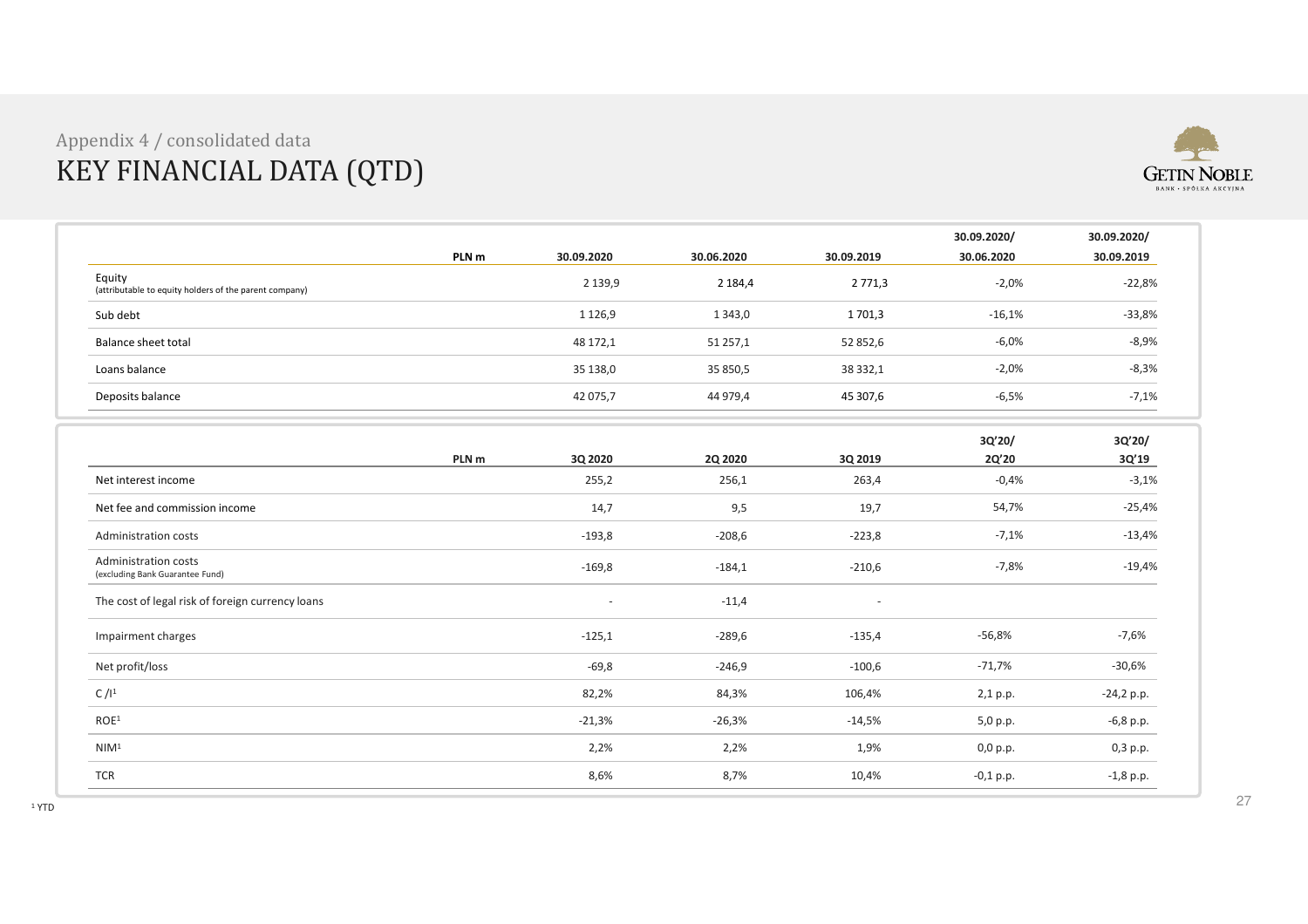# KEY FINANCIAL DATA (YTD) Appendix 5 / stand-alone data



|                                                         | PLN m | 30.09.2020  | 30.06.2020  | 30.09.2019 | 30.09.2020/<br>30.06.2020 | 30.09.2020/<br>30.09.2019 |
|---------------------------------------------------------|-------|-------------|-------------|------------|---------------------------|---------------------------|
| Equity                                                  |       | 2 150,0     | 2 200,1     | 2834,2     | $-2,3%$                   | $-24,1%$                  |
| Sub debt                                                |       | 1 1 2 5 , 2 | 1 3 4 0 , 7 | 1697,1     | $-16,1%$                  | $-33,7%$                  |
| <b>Balance sheet total</b>                              |       | 48 057,8    | 51 313,3    | 53 616,1   | $-6,3%$                   | $-10,4%$                  |
| Loans balance                                           |       | 35 281,8    | 36 000,3    | 39 297,7   | $-2,0%$                   | $-10,2%$                  |
| Deposits balance                                        |       | 41 838,5    | 44 911,5    | 45 321,1   | $-6,8%$                   | $-7,7%$                   |
|                                                         | PLN m | 9M 2020     |             | 9M 2019    |                           | 9M'20/<br>9M'19           |
| Net interest income                                     |       | 777,0       |             | 695,7      |                           | 11,7%                     |
| Net fee and commission income                           |       | 10,6        |             | 32,5       |                           | $-67,5%$                  |
| Administration costs                                    |       | $-650,0$    |             | $-715,9$   |                           | $-9,2%$                   |
| Administration costs<br>(excluding Bank Guarantee Fund) |       | $-530,3$    |             | $-610,2$   |                           | $-13,1%$                  |
| The cost of legal risk of foreign currency loans        |       | $-11,4$     |             | $\sim$     |                           | $\boldsymbol{\mathsf{x}}$ |
| Impairment charges                                      |       | $-595,0$    |             | $-364,3$   |                           | 63,3%                     |
| Net profit/loss                                         |       | $-427,3$    |             | $-344,4$   |                           | 24,1%                     |
| C/I <sup>1</sup>                                        |       | 81,5%       |             | 104,6%     |                           | $-23,1 p.p.$              |
| ROE1                                                    |       | $-21,8%$    |             | $-14,4%$   |                           | $-7,4$ p.p.               |
| NIM <sup>1</sup>                                        |       | 2,2%        |             | 1,9%       |                           | $+0,3$ p.p.               |
| <b>TCR</b>                                              |       | 8,4%        |             | 10,3%      |                           | $-1,9$ p.p.               |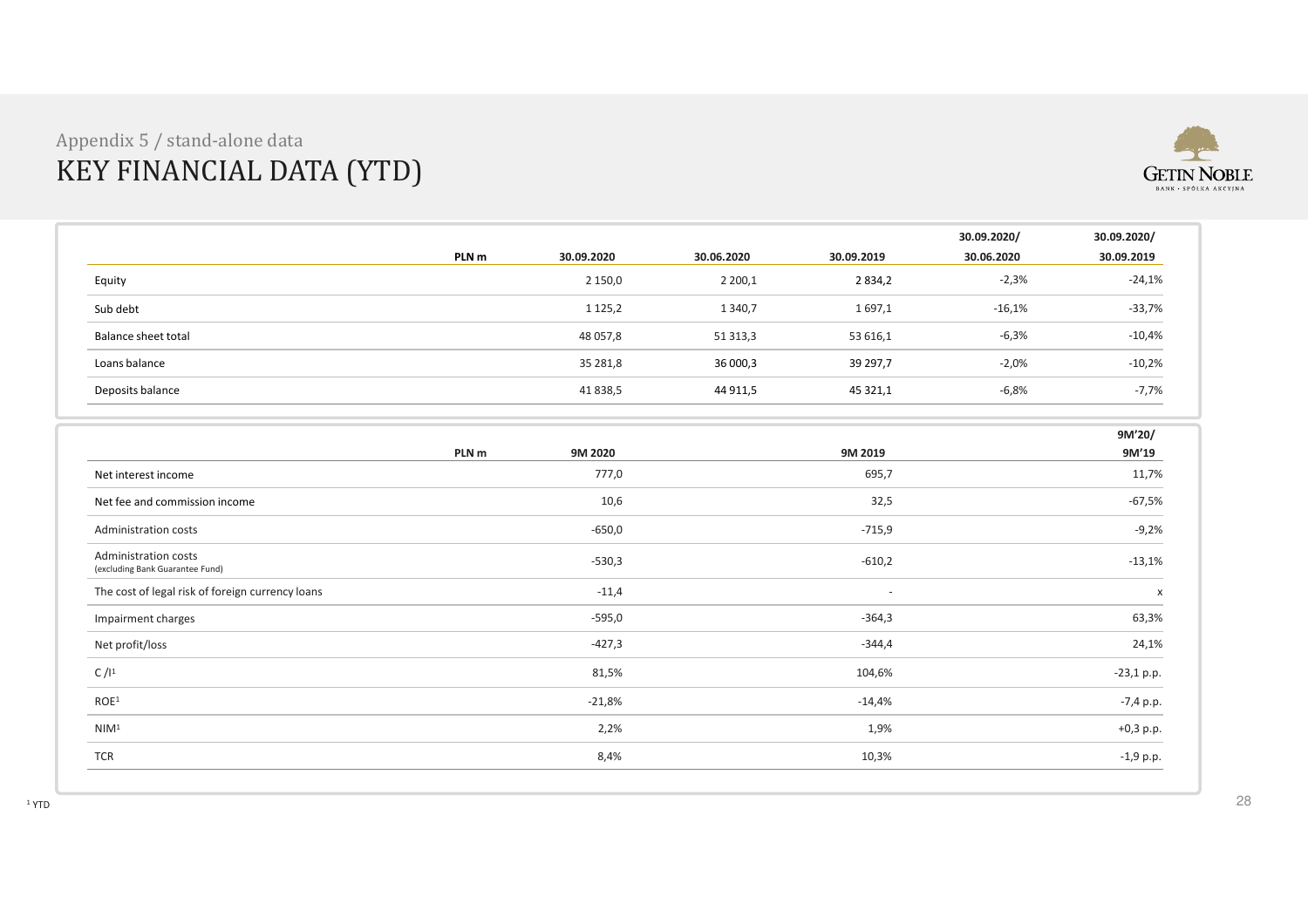# KEY FINANCIAL DATA (QTD) Appendix 6 / stand-alone data



|                                                         |       |             |                |            | 30.09.2020/ | 30.09.2020/  |
|---------------------------------------------------------|-------|-------------|----------------|------------|-------------|--------------|
|                                                         | PLN m | 30.09.2020  | 30.06.2020     | 30.09.2019 | 30.06.2020  | 30.09.2019   |
| Equity                                                  |       | 2 150,0     | 2 200,1        | 2834,2     | $-2,3%$     | $-24,1%$     |
| Sub debt                                                |       | 1 1 2 5 , 2 | 1 3 4 0 , 7    | 1697,1     | $-16,1%$    | $-33,7%$     |
| <b>Balance sheet total</b>                              |       | 48 057,8    | 51 313,3       | 53 616,1   | $-6,3%$     | $-10,4%$     |
| Loans balance                                           |       | 35 281,8    | 36 000,3       | 39 297,7   | $-2,0%$     | $-10,2%$     |
| Deposits balance                                        |       | 41838,5     | 44 911,5       | 45 321,1   | $-6,8%$     | $-7,7%$      |
|                                                         |       |             |                |            | 3Q'20/      | 3Q'20/       |
|                                                         | PLN m | 3Q 2020     | <b>2Q 2020</b> | 3Q 2019    | 2Q'20       | 3Q'19        |
| Net interest income                                     |       | 249,3       | 250,7          | 256,7      | $-0,6%$     | $-2,9%$      |
| Net fee and commission income                           |       | 6,6         | 2,1            | 12,0       | 214,3%      | $-45,0%$     |
| Administration costs                                    |       | $-185,7$    | $-198,7$       | $-214,3$   | $-6,5%$     | $-13,3%$     |
| Administration costs<br>(excluding Bank Guarantee Fund) |       | $-161,7$    | $-174,2$       | $-201,1$   | $-7,2%$     | $-19,6%$     |
| The cost of legal risk of foreign currency loans        |       | $\sim$      | $-11,4$        | $\sim$     | $\mathsf X$ | X            |
| Impairment charges                                      |       | $-126,6$    | $-293,0$       | $-136,8$   | $-56,8%$    | $-7,5%$      |
| Net profit/loss                                         |       | $-75,3$     | $-251,3$       | $-109,0$   | $-70,0%$    | $-30,9%$     |
| C/I <sup>1</sup>                                        |       | 81,5%       | 82,8%          | 104,6%     | $-1,3$ p.p. | $-23,1$ p.p. |
| ROE1                                                    |       | $-21,8%$    | $-26,8%$       | $-14,4%$   | $+5,0 p.p.$ | $-7,4$ p.p.  |
| NIM <sup>1</sup>                                        |       | 2,2%        | 2,2%           | 1,9%       | 0,0 p.p.    | $+0,3$ p.p.  |
| <b>TCR</b>                                              |       | 8,4%        | 8,5%           | 10,3%      | $-0,1$ p.p. | $-1,9$ p.p.  |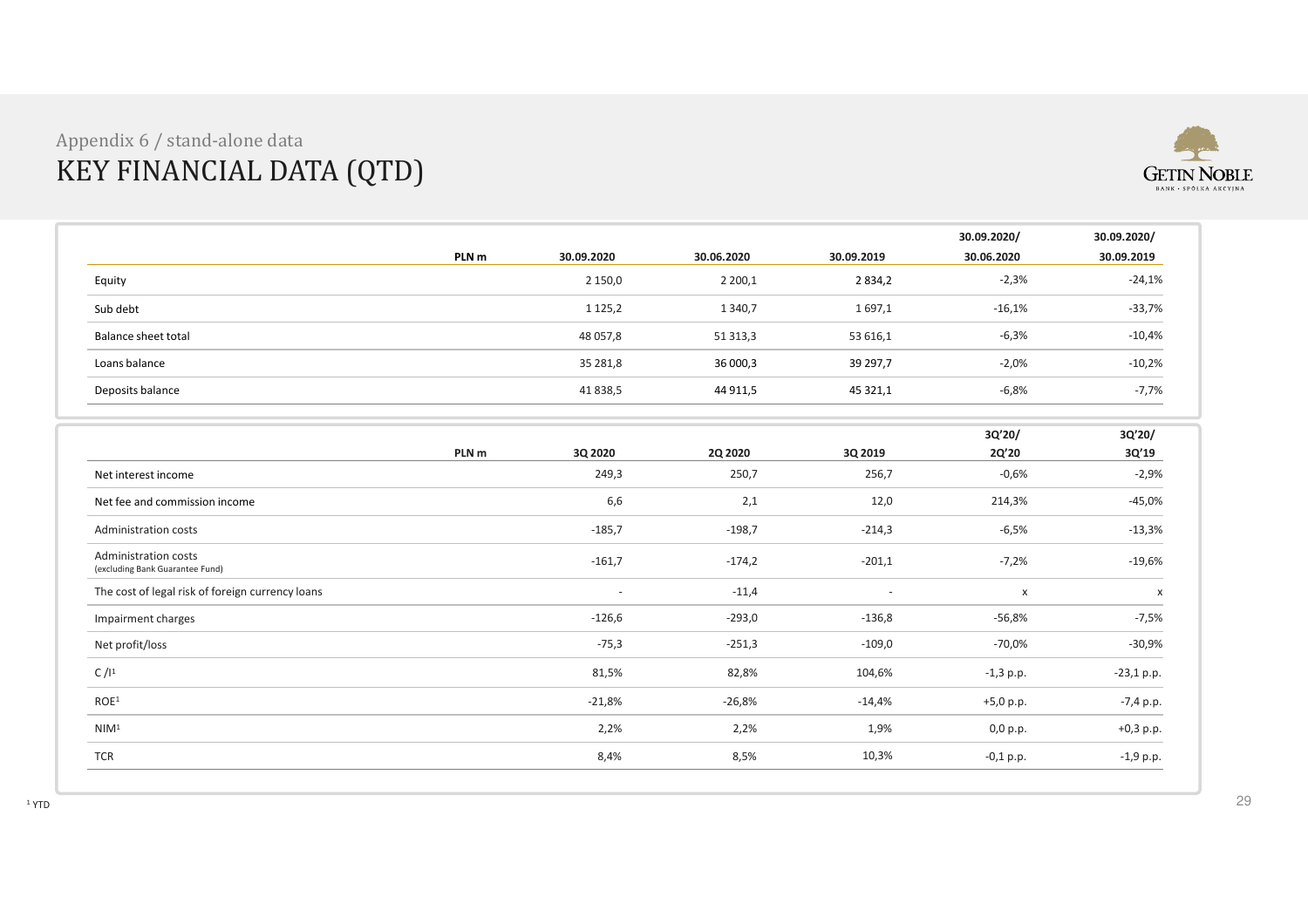#### HIGH QUALITY OF SERVICE - CONSISTENTLY APPRECIATED BY CUSTOMERS AND MARKETAppendix 7





**GNB again on the podium in the ranking of the best banks according to the Polish Association of Developers.**

For the seventh year in a row, GNB is the leader in the ranking of the best banks according to PZFD.





For the 9th time in a row, we received the highest rating in the Forbes Rating of private banking services



**Getin Noble Bank another year with the title "Bank doceniony przez klientów"** *(Bank appreciated by customers)*

GNB has been awarded the title of "Bank Appreciated by Customers" for another year in a row, moving from third to second place.



#### **5th place in the largest Private Banking ranking!**

5<sup>th</sup> place in Poland in the most important category 'Best Private Banking Overall' in the prestigious global ranking 'Private Banking and Wealth Management Survey 2020'.



**Instytucja Roku - Getin Noble Bank wyróżniony w dwóch kategoriach**

- • **2 miejsce** w kategorii Najlepsza obsługa w placówce w plebiscycie Instytucja Roku!
- • **3 miejsce** w kategorii Najlepsza obsługa w kanałach zdalnych w Instytucji Roku!



Getin Bank is the loader of the first wave of the new edition. of the Institutions of the Year this year in the "Best-quality of service in remate channels" category



#### **Getin Bank again at the fore in the Newsweek Friendly Bank ranking**

3rd place in the Remote Client category and 4th place in the Bank for Kowalski category are distinctions for Getin Bank in this year's edition of the Newsweek Friendly Bank ranking**.**

For the first time in history, Getin Noble Bank was awarded the title

**ZŁOTY BANK (THE GOLDEN BANK) in the ranking of the Złoty Bankier (The Golden Banker) <sup>2020</sup>**

GNB stood on the top step of the podium of one of the most important quality rankings.

According to a survey conducted by Bankier.pl and Puls Biznesu, the organizers of the ranking, Getin Noble Bank is a bank with the best multi-channel service quality.

Additionally, the Bank received a distinction in the category: Safe bank - best practices and took second place in the category: Credit card.

**January**

**October**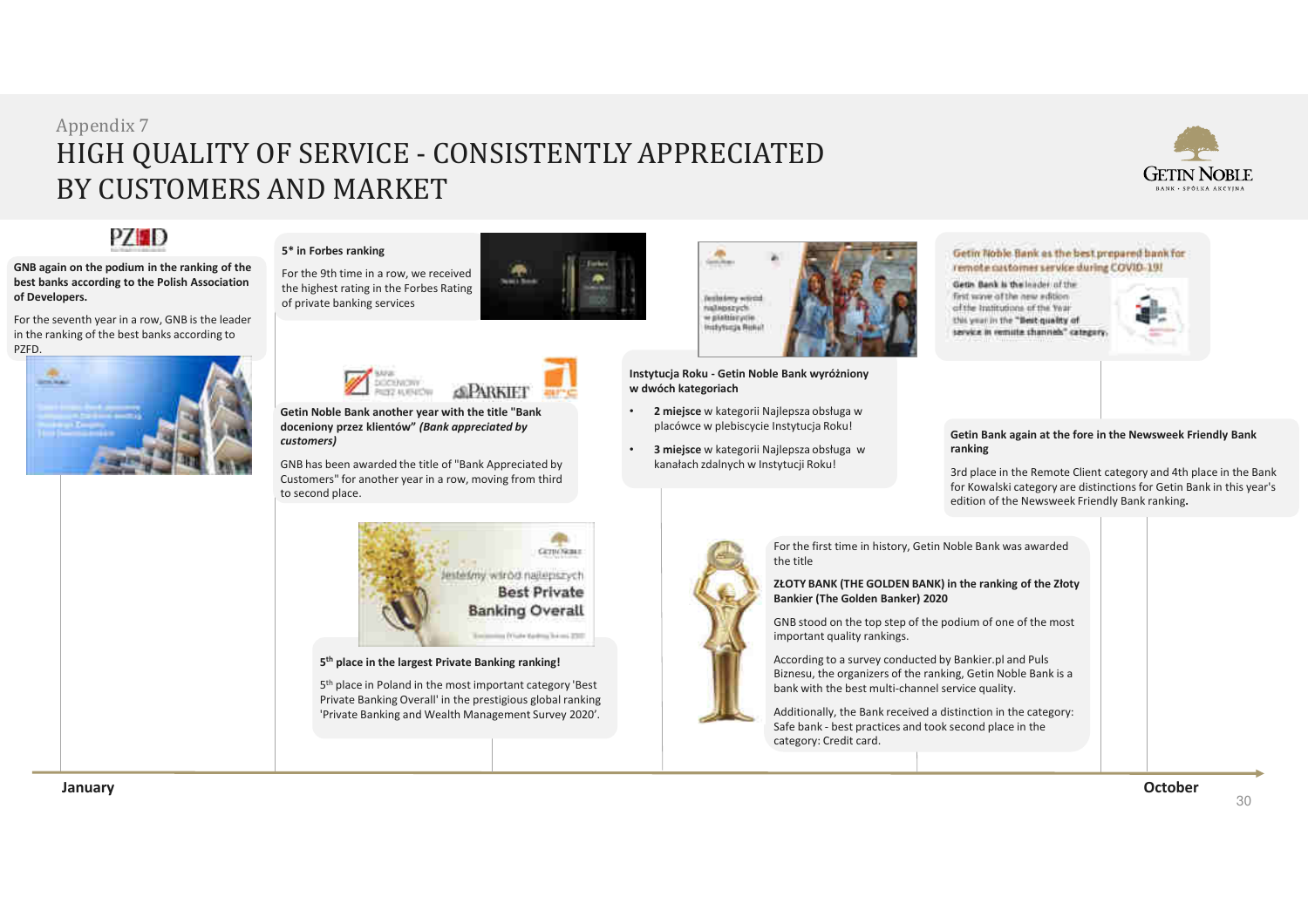#### CHANGE IN ASSETS' STRUCTURE Appendix 8





1 Loans carried at amortized cost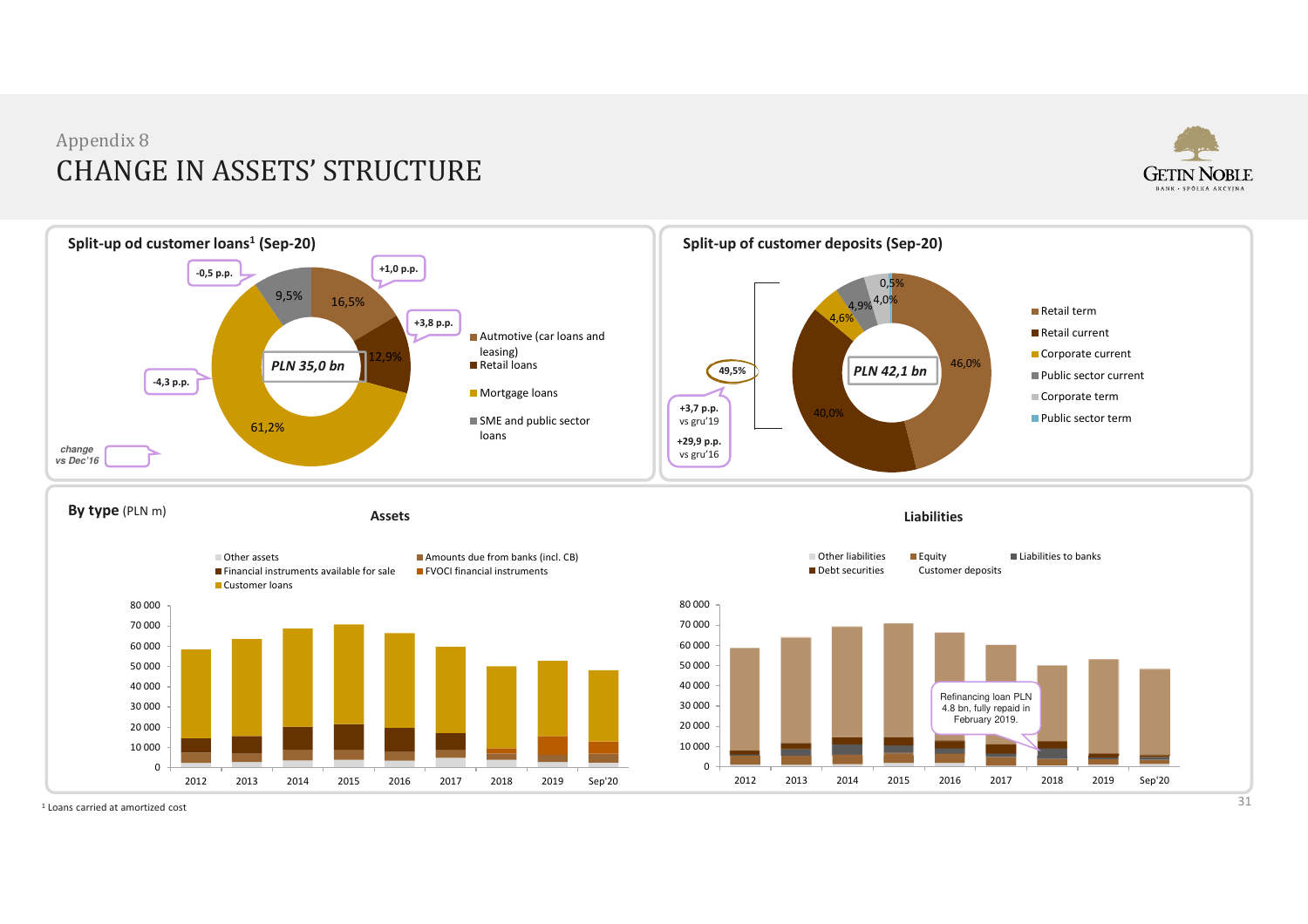# MORE ABOUT GETIN NOBLE BANK



MORE INFO ABOUT GETIN NOBLE BANK

INVESTOR RELATIONS WEBSITE www.gnb.pl

INVESTOR RELATIONShttp://en.gnb.pl/prezentacje

IR CONTACT DETAILS

e-mail address: <u>inwestorzy@gnb.p</u>l